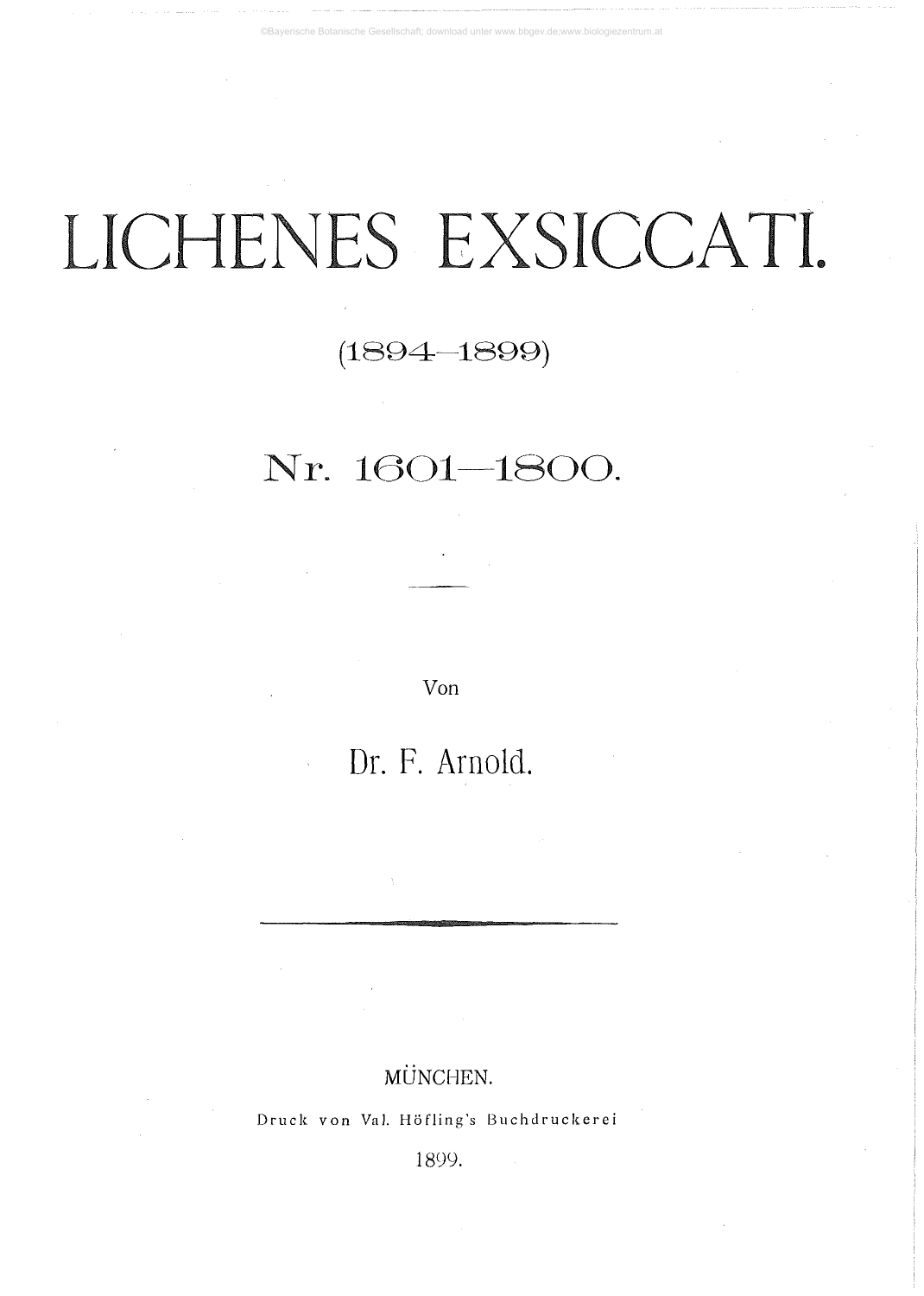$\label{eq:2.1} \frac{1}{\sqrt{2\pi}}\sum_{i=1}^n\frac{1}{\sqrt{2\pi}}\sum_{i=1}^n\frac{1}{\sqrt{2\pi}}\sum_{i=1}^n\frac{1}{\sqrt{2\pi}}\sum_{i=1}^n\frac{1}{\sqrt{2\pi}}\sum_{i=1}^n\frac{1}{\sqrt{2\pi}}\sum_{i=1}^n\frac{1}{\sqrt{2\pi}}\sum_{i=1}^n\frac{1}{\sqrt{2\pi}}\sum_{i=1}^n\frac{1}{\sqrt{2\pi}}\sum_{i=1}^n\frac{1}{\sqrt{2\pi}}\sum_{i=1}^n\$  $\label{eq:2.1} \frac{1}{\sqrt{2}}\int_{0}^{\infty}\frac{1}{\sqrt{2\pi}}\left(\frac{1}{\sqrt{2\pi}}\right)^{2}d\mu\left(\frac{1}{\sqrt{2\pi}}\right) \frac{d\mu}{\sqrt{2\pi}}\,.$  $\label{eq:2.1} \mathcal{L}(\mathcal{L}^{\text{max}}_{\mathcal{L}}(\mathcal{L}^{\text{max}}_{\mathcal{L}})) \leq \mathcal{L}(\mathcal{L}^{\text{max}}_{\mathcal{L}}(\mathcal{L}^{\text{max}}_{\mathcal{L}}))$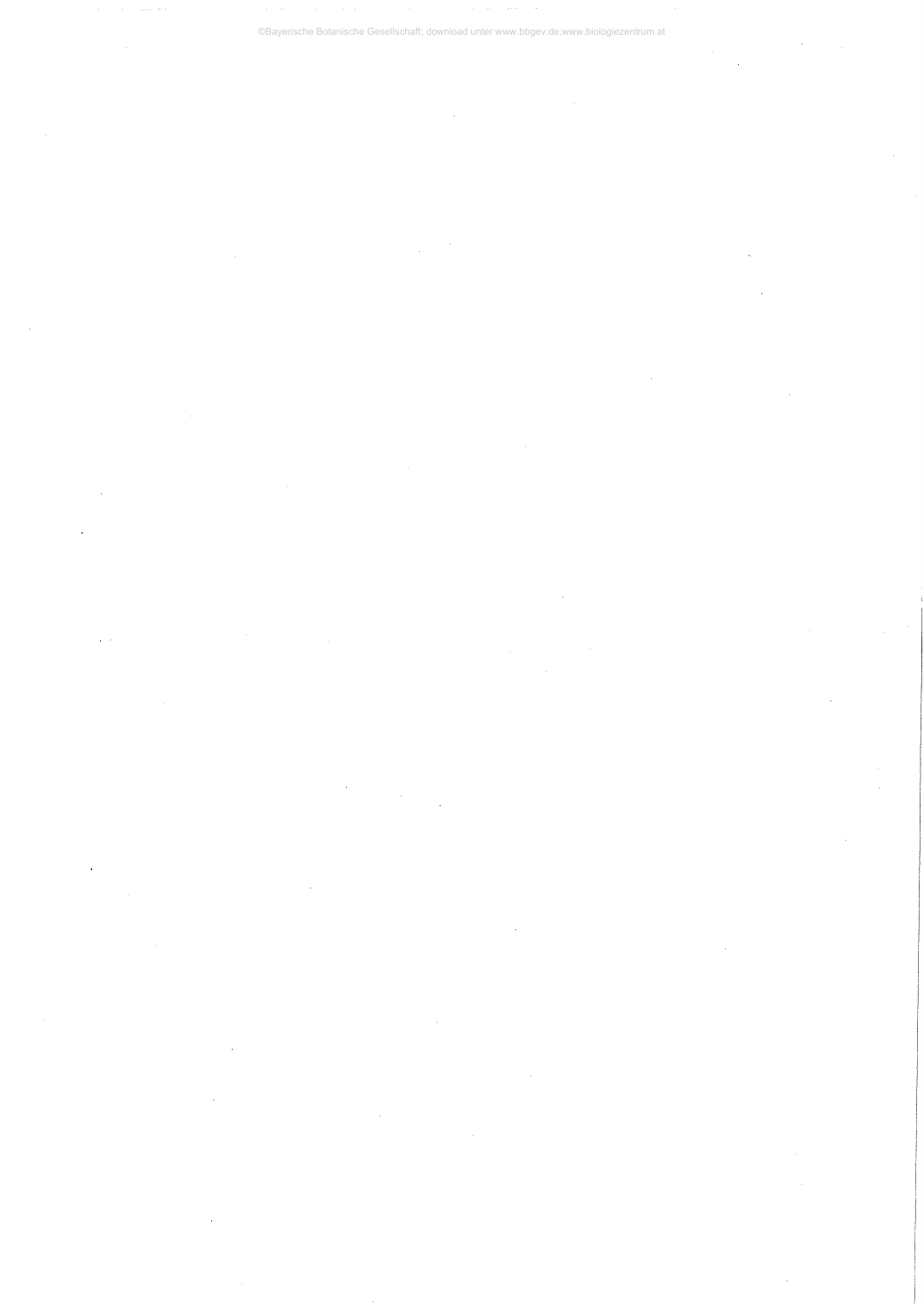- A.
- 10, b. Lecidea jurana Sohaer.
- 297, b. Imbricaría pliysodes L., c. ap.
- 328, b. Seoliciosporum corticicolum Anzi.
- 359, c. Lecidea rhaetica Hepp.
- 431, d. Callopisma rubellianum Acli.
- 484, b. Platysma complicatum Laur.
- 490, c. Gyalolechia aurella Hoff., Arn.
- 510, b. Buellia Scbaereri De Not.
- 528, c. Nephroma expallidum Nyl.
- 556, b, Lecidea assimilata Nyl.
- 580, b, c. Anaptycliia ciliaris L.
- 593, b. Bombyliospora packycarpa Duf.
- 594, o. Biatora Cadubriae Mass.
- 604, c. Sporastatia testudinea Ach. f. coracina Somft.
- 617, b. Lethagrium rupestre L.
- 636, b. Lopadium pezizoideum Ach.
- 655, c. Imbricaría excrescens Arn.
- 737, c. Ramalina thrausta Ach.
- 765, c. Lopadium pezizoideum Ach.
- 788, d. Parmelia stellaris L.
- 789, c. Dimelaena Mougeotioides Nyl.
- 793, b. Lecanora subfusca L.
- 822, d. Usnea microcarpa Arn.
- 842, c. Lecidea tenebrosa Flot.
- 848, b. Lecidea parasema Ach.
- 943, b. Rhizocarpon viridiatrum Fl.
- 984, b. Cladonia uneialis L.
- 999, b. Aspicilia polychroma Anzi f. candida Anzi.
- 1005, b. Lecidea tessellata Fl. f. caesia Anzi.
- 1006, b. Lecidea decorosa Arn.
- 1030, c. Peltigera polydactyla Neck.
- 1044, b. Aspicilia morioides Blomb.
- 1134, b, Lichenes angiocarpi.
- 1145, b. Ramalina dilacerata Hoff. f. pollinariella Nyl.
- 1146, b, c. Sphaerophorus coralloides L.
- 1151, b. Imbricaría perlata L.
- 1159, c. Pleopsidium chlorophanum Wbg. f. oxytonum Ach.
- 1211, b. Cladonia alcicornis Lghtf.
- 1217, b. Lobaria amplissima Scop.
- 1218, b. Nephroma arcticum L.
- 1220, b. Guepinia polyspora Hepp.
- 1405, b. Arthopyrenia Kelpii Koerb.
- 1483, b. Stereocaulon coralloides Fr.
- 1521, b. Callopisma pyraceum Ach,
- 1538, b. Usnea barbata L. f. florida L. (pl. substerilis).
- 1552, b. Aspicilia flavida Hepp.
- 1553, b. Thelotrema lepadinum Ach.
- 1566, b. Verrucaria aquatilis Mudd.
- 1566, b. Arthopyrenia rivulorum Kernst.
- 1580, b. Blastenia caesiorufa Ach. f. corticicola Anzi.
- 1601, a; 1601, c. Alectoria jubata L.
- 1601. b. A. jubata L. pl. fructífera.
- 1602. A. jubata L. pl. sorediifera.
- 1603. Ramalina cuspidata Ach.
- 1604. Stereocaulon alpinum Laur.
- 1605. Cladonia amaurocraea Fl. f. fasciculata Kernst.
- 1606. 0. verticillata Hoff.
- 1607; 1607, b. C. cyanipes Somft.
- 1608. Cornicularia divergens Ach.
- 1609. Cetraria islándica L. f. crispa Ach.
- 1610. Imbricaría prolixa Ach. pannariiformis Nyl.
- 1611. Parmelia speciosa Wulf.
- 1612. Parmelia endococcina Koerb.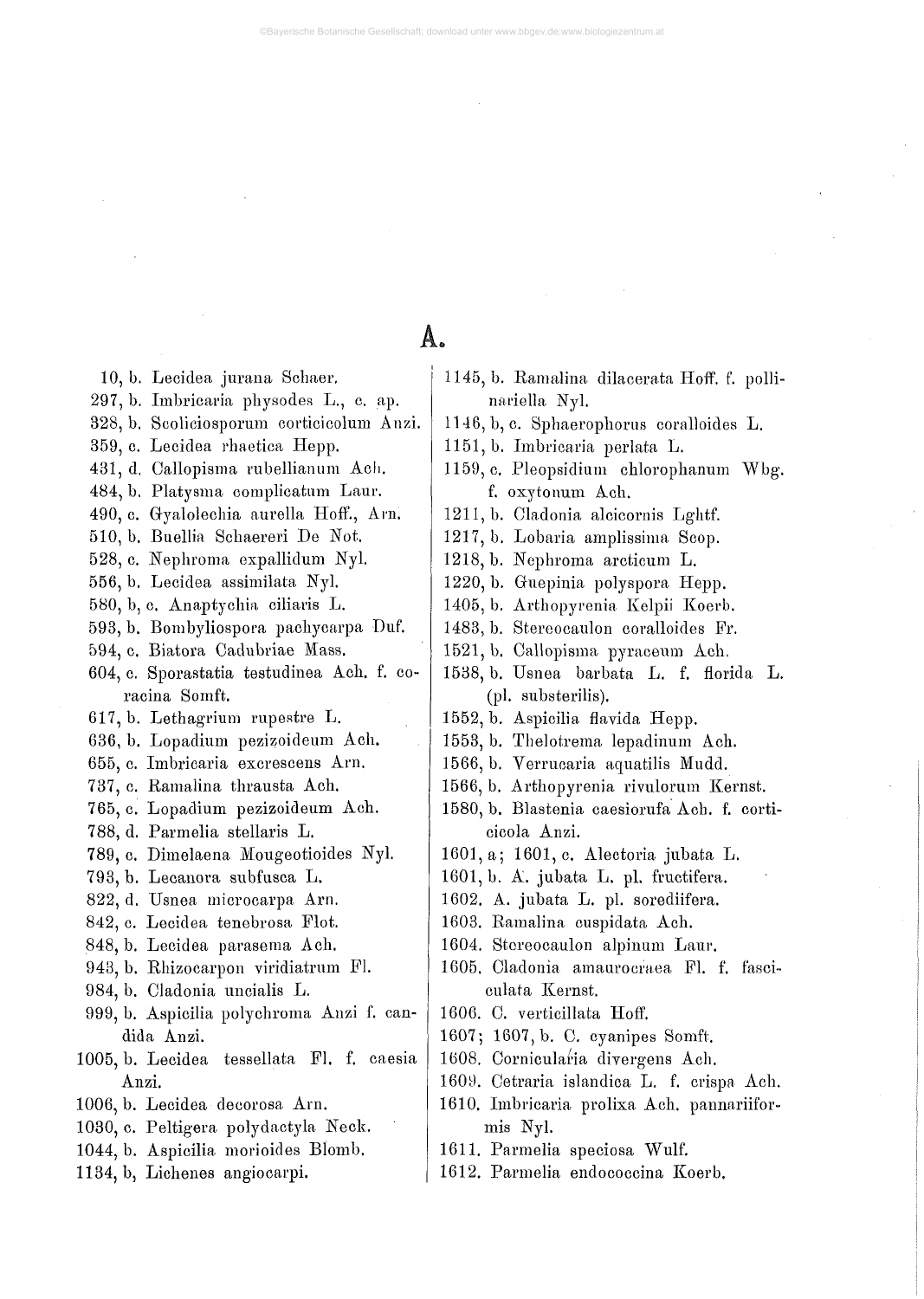| 1613. Gyrophora esculenta Miyoshi.                                               | 1655. Lecanora conizaea Ach. f. variola Arn.  |
|----------------------------------------------------------------------------------|-----------------------------------------------|
| 1614. Pannaria caeruleobadia Schl.                                               | 1656; 1656, b. Jonaspis carnosula Arn.        |
| 1615. Physcia cirrhochroa Ach. thallus le-                                       | 1657. Lecidea distans Kplh.                   |
| prosus; comp. Arn. exs. 160, c.                                                  | 1658. Lecidea intumescens Flot.               |
| 1616. Placodium melanaspis Ach.                                                  | 1658. Buellia saxatilis Sch. f. insularis     |
| 1617. Rinodina polyspora Th. Fries.                                              | Arn.                                          |
| 1618. Aspicilia laevata Ach. f. albicans Arn.                                    | 1658. Lecanora sordida Pers.                  |
| 1619. Jonaspis suaveolens Ach.                                                   | 1659. Lecidea athroocarpa Ach.                |
| 1620. Biatora Kochiana Hepp.                                                     | 1660. Bilimbia chlorococca Graewe.            |
| 1621. Biatora turgidula Fr.                                                      | 1661. Bacidia albescens Hepp.                 |
| 1622. Biatora albofuscoscens Nyl.                                                | 1662. Rhizocarpon Oederi Web.                 |
| 1623. Lecidea subumbonata Nyl.                                                   | 1663; 1663, b. Coniangium luridum Ach.        |
| 1624, a. Lecidea incongrua Nyl.                                                  | 1664. Staurothele nigella Kplh.               |
| 1624, b. Polycoccum (Sporastatiae Anzi f.)                                       | 1665. Thelidium dominans Arn.                 |
| incongruae Arn.                                                                  | 1666. Microthelia Metzleri Lahm.              |
| 1625. Lecidea olivacea Hoff., elaeochroma                                        | 1667, a, b; 1667, c. Arthopyrenia Kelpii      |
| Ach. Th. Fries.                                                                  | Koerb.                                        |
| 1625, c. Lecanora pallida Schreb.                                                | 1668. Synechoblastus nigrescens Huds.         |
| 1626. Catillaria grossa Pers.                                                    | 1669. Arthopyrenia Gyrophorarum Arn.          |
| 1627. Bacidia propinqua Hepp.                                                    | 1669. Gyrophora cylindrica L.                 |
| 1628. Buellia aethalea Ach.                                                      | 1670. Phaeospora geographicola Arn.           |
| 1629; 1629, b. Lecanactis abietina Ach.                                          | 1670. Rhizocarpon geographicum L.             |
| 1629, e: planta spermogonifera.                                                  | 1671. Endococcus<br>sphinctrinoides<br>Zw.    |
| 1630. Leprantha cinereopruinosa Schaer.                                          | (forma.)                                      |
| 1631. Cyphelium trichiale Ach. f. candelare                                      | 1671. Physcia elegans Lk.                     |
| Schaer.                                                                          | 1672. Nectria lecanodes Cesati.               |
| 1632. Endocarpon rivulorum Arn.                                                  | 1672. Nephromium resupinatum L.               |
| 1633. Thelidium rivulicolum Nyl.                                                 | 1673. Arthopyrenia rivulorum Kernst.          |
| 1634. Pyrenula nitida Weig. f. aequata                                           | 1673. Sphaeromphale fissa Tayl.               |
| Zahlbr.                                                                          | 1674-1684: icones Cladoniarum.                |
| 1635. Thelopsis Isiaca Stizb.                                                    | 1685, a, b. Usnea longissima Ach.; (1685, a,  |
| 1636-1643, icones Cladoniarum.                                                   | cum apoth.)                                   |
| 1644, a. Cladonia rangiformis Hoff.                                              | 1686. Usnea trichodes Ach.                    |
| 1644, b. C. rangiformis f. muricata Del.                                         | 1687. Alectoria sarmentosa Ach., c. ap.       |
| 1645. Roccella phycopsis Ach.                                                    | 1688. Chlorea Soleirolii Duf.                 |
| 1646. Platysma saepincola Ehr.                                                   | 1689. Roccella tinctoria L.                   |
| 1647; 1647, b. Imbricaria saxatilis L. f.                                        | 1690. Cetraria hiascens Fr.                   |
| panniformis Ach.                                                                 | 1691, a. Sticta damaecornis Ach.              |
| 1648. Parmelia albonigra Schl.                                                   | 1691, b. St. damaecornis f. microphylla Laur. |
| 1649. Parmelia obscura Ehr. f. virella Ach.                                      | 1692. St. dichotoma Del.                      |
| 1650. Gyrophora anthracina Wulf.                                                 | 1693. Lobaria discolor Bory.                  |
|                                                                                  |                                               |
| 1651. Gyrophora deusta L.                                                        | 1694. Umbilicaria pustulata Dill., c. ap.     |
| 1652. Blastenia caesiorufa Ach.                                                  | 1695. Pannaria rubiginosa Thunb., affinis     |
| 1653. Rinodina sophodes Ach.f. albana Mass.<br>1654. Rinodina ramulicola Kernst. | Dicks.<br>1696. Callopisma viridirufum Ach.   |

 $\mathcal{A}_{\mathcal{A}}$ 

 $\sim$ 

 $\overline{4}$ 

©Bayerische Botanische Gesellschaft; download unter www.bbgev.de;www.biologiezentrum.at

 $\frac{1}{2}$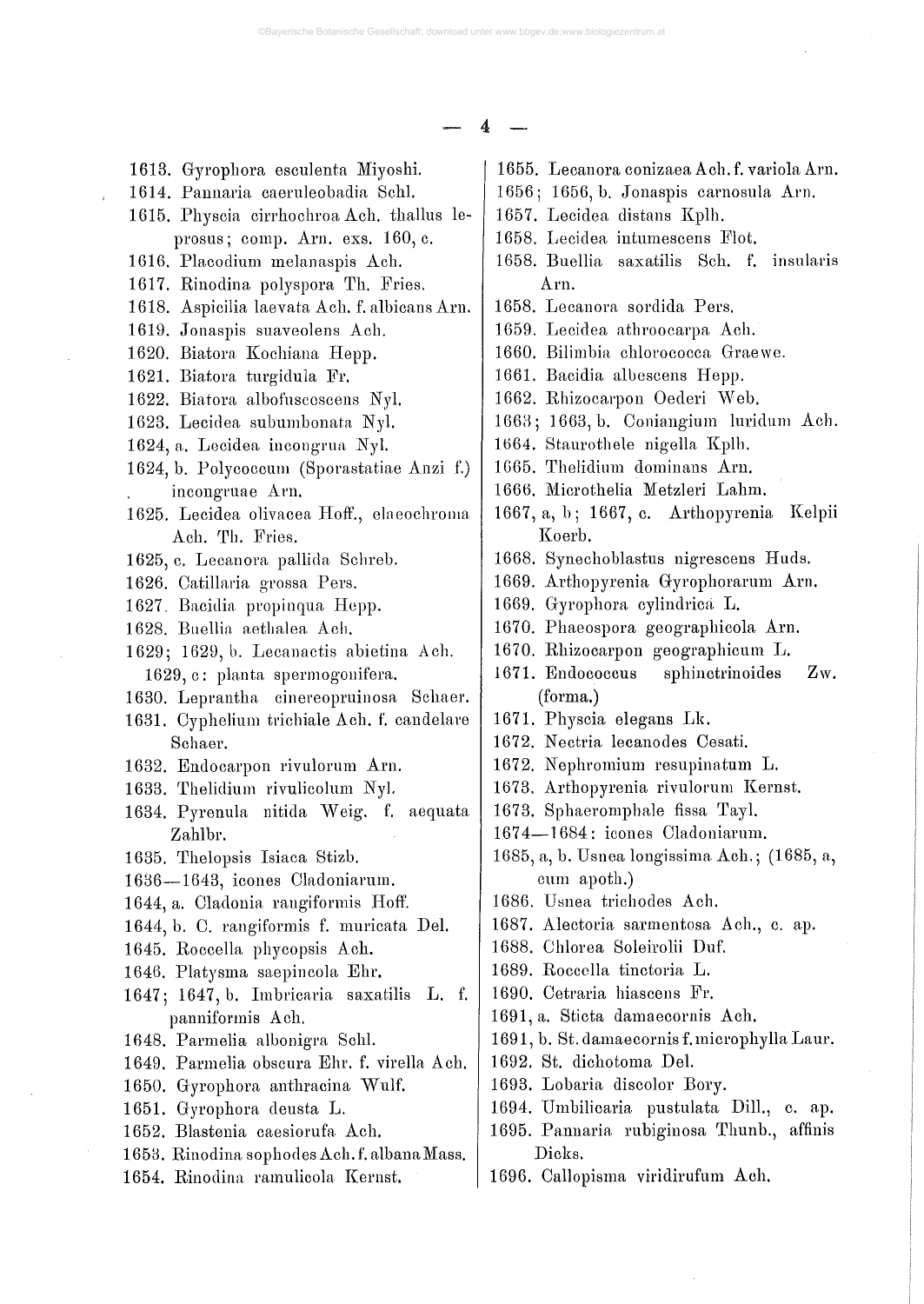- 1697. Ricasolia Genarii Bagl.
- 1698. Psoroma fulgens Sw.
- 1699. Plaoodium demissum Plot,
- 1700. Rinodina atrocinerea Dicks.
- 1701. Lecanora cenisia Ach.
- 1702. Lecanora flavescens Bagl.
- 1703. Lecanora albescens Hoff.
- 1704. Phialopsis ulmi Sw.
- 1705. Gyalecta cupularis Ehr.
- 1706. a, b. Biatora lygaea Ach.
- 1707; 1707, b. Lecidea subumbonata Nyl.
- 1708, a. Lecidea subumbonata Nyl.
- 1708, b. Tichothecium pygmaeum Koerb.
- 1709. Bacidia incompta Borr.
- 1710. Diplotomma porphyricum Arn.
- 1711, a, b. Leprantha leucopellaea Ach., Arthonia marmorata Ach.
- 1712; 1712, b. Verrucaria aethiobola Wbg.
- 1713. Thelidium decipiens Hepp f. scrobiculare Garoy.
- 1714. Thelopsis rubella Nyl.
- 1715. Sagedia leptalea Dr. Mtg.
- 1716. Collema crispum Ach.
- 1717. Coenogonium germanicum Glück.
- 1718. Epicoccum Usneae Anzi.
- 1718. Usnea barbata L.
- 1719; 1719, b. Evernia furfuracea L.
- 1720, a, b. Ramalina farinacea L.
- 1721, Ramalina Roesleri Höchst, (icon).
- 1722, Cladonia subcariosa Nyl.
- 1723; 1723, b. Platysma fallax Wob.
- 1724. Parmelia dubia Floerke.
- 1725; 1725, b. Gyrophora erosa Web.
- 1726. Gyrophora proboscidea L.
- 1727. Sarcogyne latericola Steiner.
- 1728. Aspicilia verruculosa Kplh.
- 1729; 1729, b. A. sanguinea Kplh. f. subcandida Arn.
- 1730. Pertusaria inquinata Ach.
- 1731. P. (Variolaria) ophthalmiza Nyl.
- 1732, a. Lecidea jurana Schaer. f. dispersa Arn.
- 1732, b. Tichothecium pygmaeum Kb.
- 1733. Lecidea platycarpa Ach. f. steriza Ach., Anzi m. r. 288.
- 1734. Lecidea yiridans Flot.
- 1735. Biatorella microhaema Norm.
- 1736. Buellia verruculosa Borr.
- 1737. a, Rhizocarpon excentricum Nyl,
- 1737. b. Phaeospora rimosicola Leight.
- 1738. Rhizocarpon reductum Th. Pries (pl. danica.)
- 1739. Endocarpon aquaticum Weis, fluviatile Web.
- 1740. Arthopyrenia fallax Nyl. f. conspurcata Steiner.
- 1741. Arthopyrenia Cerasi Sobrad.
- 1742. Microthyrium maculans Zopf.
- 1742. Gyrophora hirsuta L.
- 1743. Echinotheoium reticulatum Zopf.
- 1743. Imbr. saxatilis L.
- 1744. Lecidea fuliginosa Tayl.
- 1745. Physcia pusilla Mass, (var.)
- 1746. Ramalina tinctoria Web. polymorpha Ach. f. capitata Ach.
- 1747. a, b. Gladonia botrytes Hag.
- 1748. Siphula ceratites Wbg.
- 1749. Gyrophora árctica Ach.
- 1750. Endocarpon miniatum L. f. papillosum Anzi.
- 1750. b. Endoc. miniat. f. complicatum Sw.
- 1751. Gyrophora hyperborea Ach.
- 1752. Ramalina dilacerata Hoff., minúscula Nyl.
	- 1752, a. f. pollinariella Nyl.
	- 1752, b. f. obtusata Arn.
- 1753. Cladonia pityrea Pl. 1. Zwackhii A. Wainio Ciad. 2. p. 354.
- 1753, b. C. pityrea Fl. f. hololepis Pl.
- 1754. Cladonia firma Nyl.
- 1755; 1755, b. Imbricarla sinuosa Sm.
- 1756. Imbricaria acetabulum Neck.
- 1757. Peltidea venosa L.
- 1758; 1758, b; 1758, c. Sticta aurata Sm.
- 1759. Stictina silvática Huds. f. microphylla Kplh.
- 1760. Nephromium laevigatum Ach. f. papyraceum Hoff., Schaer.
- 1761. Rinodina milvina Wbg.
- 1762. a. Rinodina corticola Arn.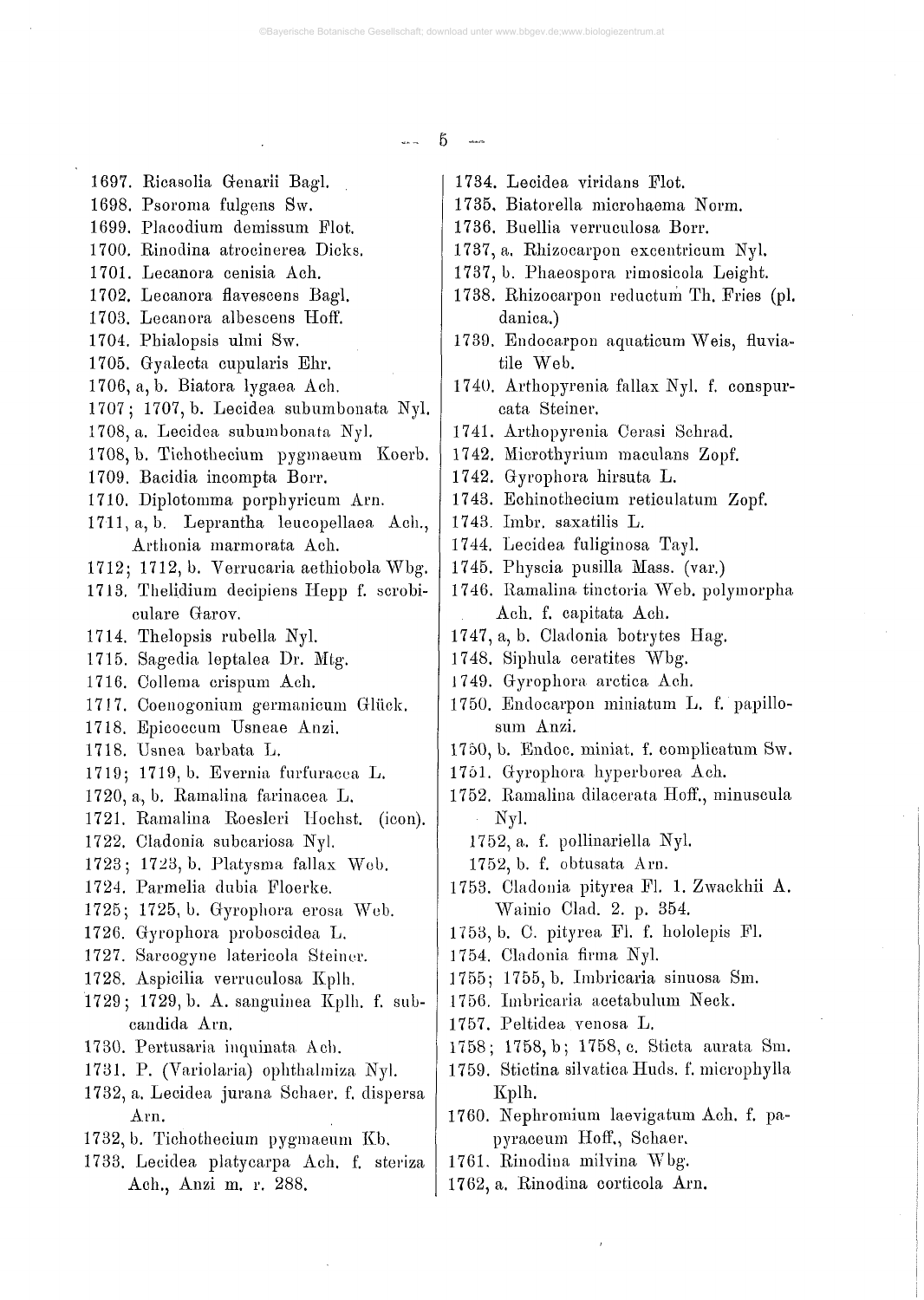1762. b. Rinodina pyrina Aoh. 1763. Thalloidima mesenteriforme Vill. 1764. Biatora vernalis L. f. minor Nyl. 1765. BiatoraobscurellaSomft.,phaeostigma Kb. 1766. Lecidea atronivea Arn. 1767. Buellia aetbalea Aoh. 1768. Placographa tesserata DC. 1769. Acolium tigillare Ách. 1770. Thelidium papulare Pr. 1771. Lecidea dispersula Arn. 1771. Aspicilia polychroma Anzi f. candida Anzi. 1772. Rhymbocarpus punotiformis Zopf. 1772, Rhizocarpon geographicum L. 1773. Echinothecium reticulatum Zopf. 1773. Imbricaría conspersa Ehr, 1774. Gryrophora yellea L. 1775. Lecanora argopholis Wbg. 1776. Buellia minutula Hepp. 1777. Physcia scopularis Nyl. 1778. Lecanora expallens Ach., Nyl. 1779. Lecidea promixta Nyl. 1780. Buellia nigerrima Nyl. 1781. Rhizocarpon illotum Nyl. 1782. Physma Miilleri Hepp. 1783. Cornicularia umhauaensis Auwd. 1784; 1784, b, Cladonia furcata Huds. f. adspersa PI. 1785. Gyrophora anthracina Wulf. 1786. Pannaria plumbea Lightf. 1787. a. Rinodina corticola Arn. 1787. b. Lecidea parasema Aoh. 1788. Lecanora atriseda Pr. 1789. Lecanora constans Nyl. 1790. PertusariaYariolariaophthalmizaNyl. 1791. Pertusaria Variolaria Waghornei Hult. 1792. Biatora synnnictiza Nyl. (forma). 1793. Lecidea' jurana Schaer. 1794. L. jurana Schaer. f. dispersa Arn. 1795. Lecidea crustulata Ach. (pi. corticola). 1796. Bilimbia corisopitensis Picquenard. 1797. Thelidium dominans Arn. 1798. a, b. Leptogium sinuatum Huds. 1799. a, b. Colloma multifidum Scop. 1800. Arthopyrenia Kelpii Kb. 1800. Toruabenia flavioaus Sw.

 $6\phantom{1}$ 

## **B**.

#### Usnea Dill.

longissima Ach.: 1685, a: c. ap.; 1685, b. | barbata (cum Parasit.): 1718. trichodes Ach.: 1686. microcarpa Arn.: 822, d. barbataL. floridaL. (pi. substerilis): 1538, b.

Alectoria Ach.

sarmentosa Ach.: 1687. jubata L.: 1601; 1601, c.

jubata L. cum sorediis: 1602. jubata L. c. apoth.: 1601, b.

Evernia Ach.

furfuracea L. c. ap.:  $1719$ . 1719, b: planta Tirol XXYIII, p. 114 memorata.

Chlorea Nyl.

Soleirolii Duf.: 1688.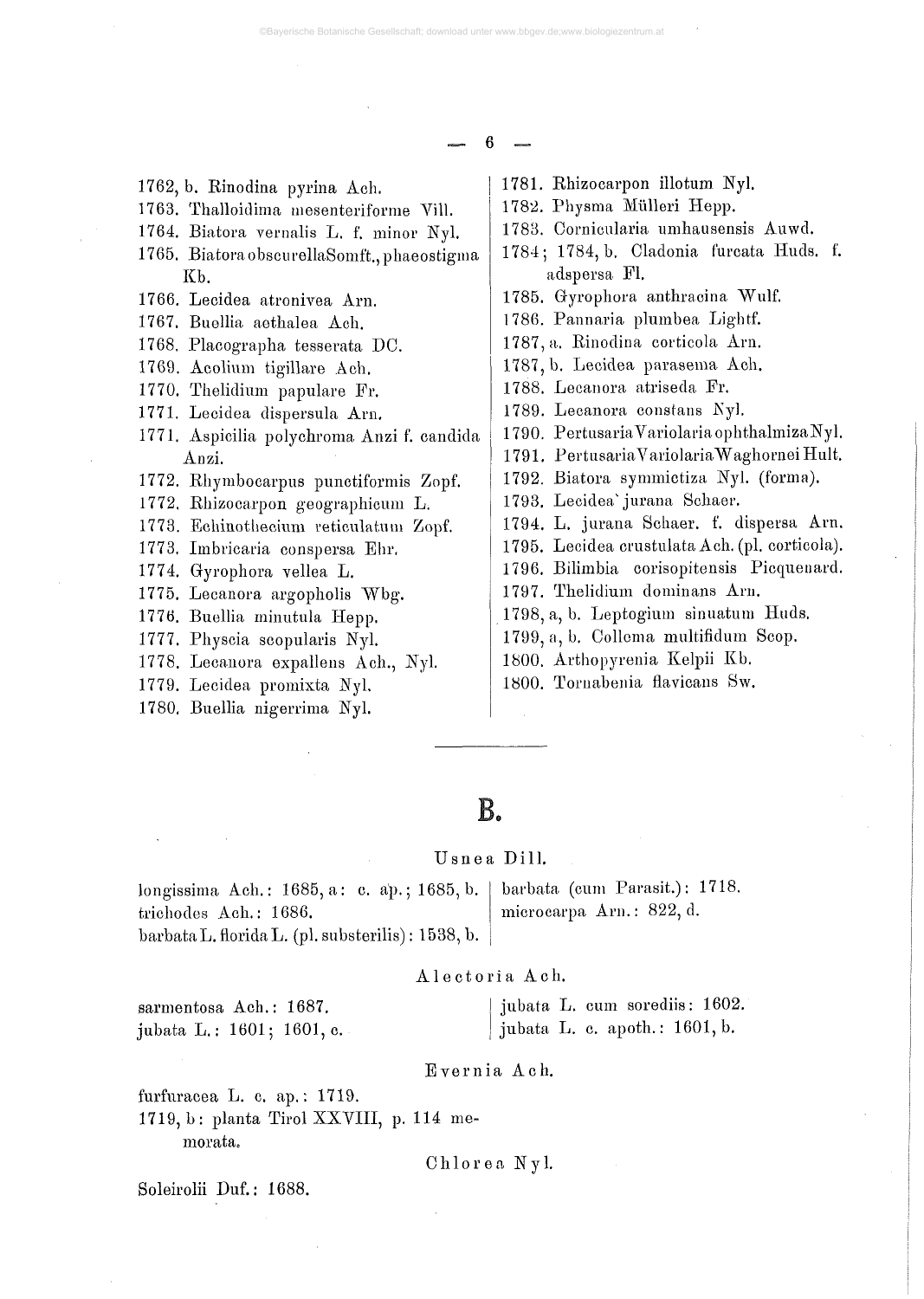| tinctoria Web. (comp. Schaer. En. p. 8,<br>Arn. fragm. 23 in Flora 1880, p. 567,<br>fragm. 27 in Flora 1882, p. 408).<br>f. capitata Ach. c. apoth.: 1746.<br>cuspidata Ach.: 1603.<br>farinacea L.: 1720, a; 1720, b.                               | Ramalina Ach.<br>Roesleri Hochst.: 1721 (icon).<br>dilacerata Hoff.: minuscula Nyl.<br>f. obtusata Arn.: 1752, b.<br>f. pollinariella Nyl.: 1145, b; 1752, a.<br>thrausta Ach.: 737, c.                 |
|------------------------------------------------------------------------------------------------------------------------------------------------------------------------------------------------------------------------------------------------------|---------------------------------------------------------------------------------------------------------------------------------------------------------------------------------------------------------|
|                                                                                                                                                                                                                                                      | Stereocaulon Schreb.                                                                                                                                                                                    |
| coralloides Fr.: 1483, b.                                                                                                                                                                                                                            | alpinum Lr.: $1604$ .                                                                                                                                                                                   |
| coralloides Pers.: 1146, b, c.                                                                                                                                                                                                                       | Sphaerophorus Pers.<br>Cladonia Hill.                                                                                                                                                                   |
| uncialis L.: 984, b.<br>amaurocraea Fl. f. fasciculata Kernst.: 1605.<br>cyanipes Somft.: 1607; 1607, b.<br>botrytes Hag.: $1747$ , a, b.<br>furcata H. f. adspersa Fl.: 1784; 1784, b.<br>rangiformis Hoff.: 1644, a.<br>f. muricata Del.: 1644, b. | verticillata Hoff.: 1606.<br>pityrea Fl. 1. Zwackhii A.: Wainio Clad.<br>2. p. $354:1753$ .<br>f. hololepis Fl.: 1753, b.<br>subcariosa Nyl.: 1722.<br>firma Nyl.: 1754.<br>alcicornis Lghtf.: 1211, b. |
| Roccella DC.                                                                                                                                                                                                                                         |                                                                                                                                                                                                         |
| tinctoria L.: 1689.                                                                                                                                                                                                                                  | phycopsis Ach.: 1645.                                                                                                                                                                                   |
| Siphula Fr.                                                                                                                                                                                                                                          |                                                                                                                                                                                                         |
| ceratites Wbg.: 1748.                                                                                                                                                                                                                                |                                                                                                                                                                                                         |
| Cornicularia Schreb.                                                                                                                                                                                                                                 |                                                                                                                                                                                                         |
| divergens Ach.: 1608.                                                                                                                                                                                                                                | umhausensis Auwd.: 1783 (Arn. exs. 480).                                                                                                                                                                |
| Cetraria Ach.                                                                                                                                                                                                                                        |                                                                                                                                                                                                         |
| islandica L. f. crispa Ach.: 1609.                                                                                                                                                                                                                   | hiascens Fr.: 1690.                                                                                                                                                                                     |
| Platysma Hoff.                                                                                                                                                                                                                                       |                                                                                                                                                                                                         |
| complicatum Lr.: 484, b.<br>fallax Web.: 1723; 1723, b.                                                                                                                                                                                              | saepincola Ehr.: 1646.                                                                                                                                                                                  |
| Imbricaria Schreb.                                                                                                                                                                                                                                   |                                                                                                                                                                                                         |
| perlata L.: 1151, b.<br>I. excrescens Arn.: 655, c.<br>$(Zopf \text{ in}$<br>Liebigs Annalen der Chemie, 297. Bd.;<br>1897, p. 280.<br>saxatilis L.: 1743 (cum Parasit.).<br>panniformis Ach.: 1647; 1647, b.                                        | physodes L.: 297, b (c. apoth.).<br>sinuosa Sm.: 1755; 1755, b.<br>conspersa Ehr.: 1773 (cum Parasit.).<br>acetabulum Neck.: 1756.<br>prolixa Ach.: 72 (cum Parasit.).<br>pannariiformis Nyl.: 1610.    |
| Anaptychia Kb.<br>ciliaris L.: 580, b; 580, c.                                                                                                                                                                                                       |                                                                                                                                                                                                         |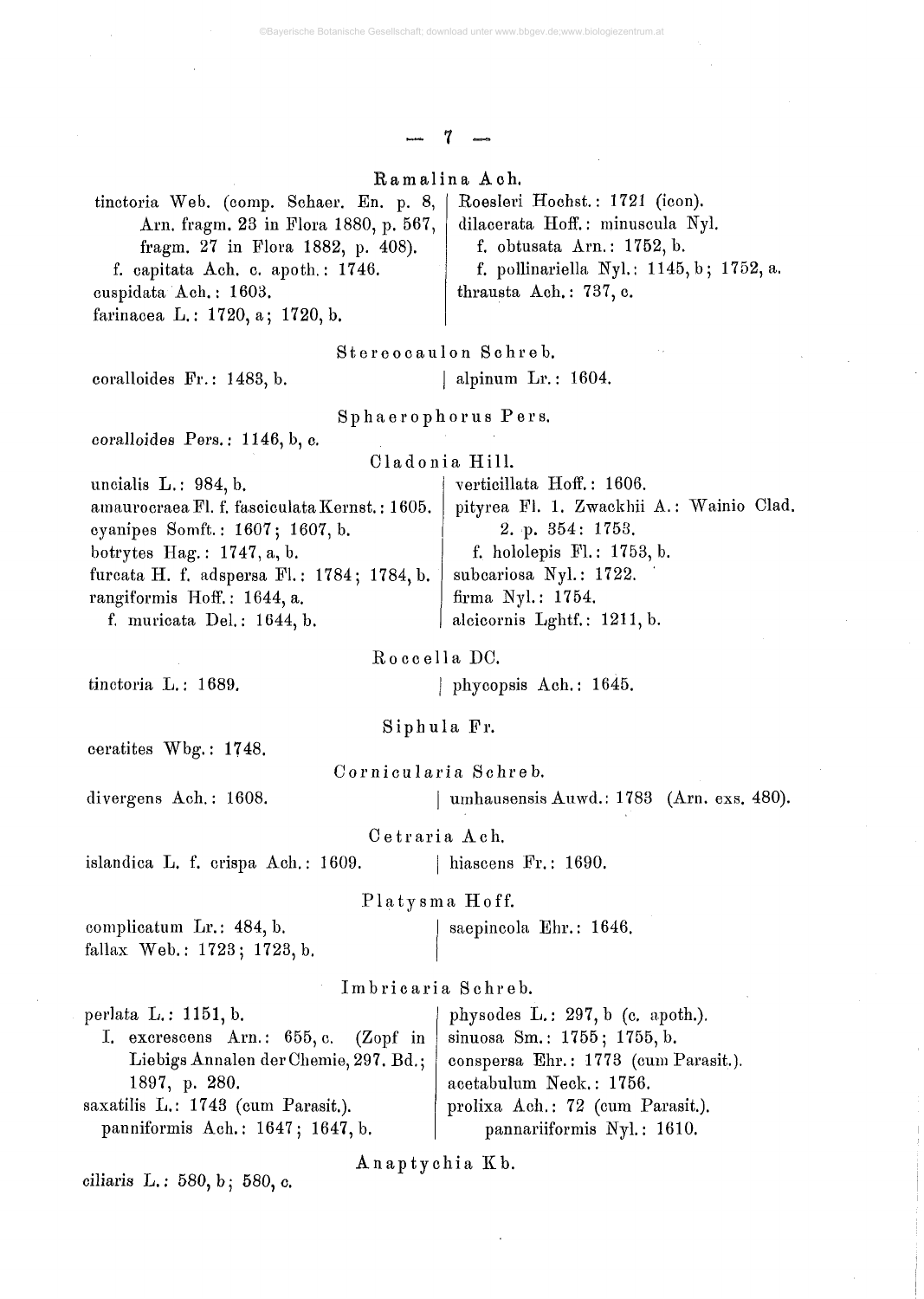8

©Bayerische Botanische Gesellschaft; download unter www.bbgev.de;www.biologiezentrum.at

Parmelia Ach.

speciosa Wulf.: 1611. stellaris L.: 788, d. albonigra Schl.: 1648. dubia PI.: 1724. endococcina Kb.: 1612. obscura Ehr. f. virella Ach.: 1649.

#### Sticta Schreb.

aurata Sm .: 1758; 1758, b; 1758, c. damaecornis Ach.: 1691, a. f. microphylla Laur.: 1691, b.

dichotoma Del.: 1692.

| expallidum Nyl.: 528, c.

#### Stictina Nyl.

silvática L. f. microphylla Kplh. Lich. Bay. p. 129: 1759.

L o b aria Schreb.

amplissima Scop.: 1217, b. | discolor Bory: 1693.

Ne p h r o ma Ach.

arcticum L.: 1218, b.

Ne ph r o mi u m Nyl.

Peltidea Ach.

laevigatum Ach. f. papyraceum Hoff.: 1760. | resupinatum L.: 1672 (cum Parasit.).

venosa L .: 1757.

polydactyla Neck.: 1030, c.

Pannaria Del.

Peltigera Willd.

Coccocarpia plúmbea Lightf.: 1786. rubiginosa Thunb., affinis Dicks.: 1695. caeruleobadia Schl.; 1614.

Guepinia Hepp.

polyspora Hepp: 1220, b.

Umbilicaria Hoff.

pustulata L. (c. apoth.): 1694.

G y r op hor a Ach.

| vellea L.: 1774.                          | deusta L.: 1651.                    |
|-------------------------------------------|-------------------------------------|
| hirsuta L.: 1742 (cum Parasit.).          | hyperborea Ach.: 1751.              |
| esculenta Miyoshi: 1613.                  | arctica Ach.: 1749.                 |
| anthracina Wulf.: 1650; 1785 (c. apoth.). | erosa Web.: 1725; 1725, b.          |
| proboscidea L.: 1726.                     | cylindrica L.: 1669 (cum Parasit.). |

Tornabenia Hass.

flavicans Sw.: 1800.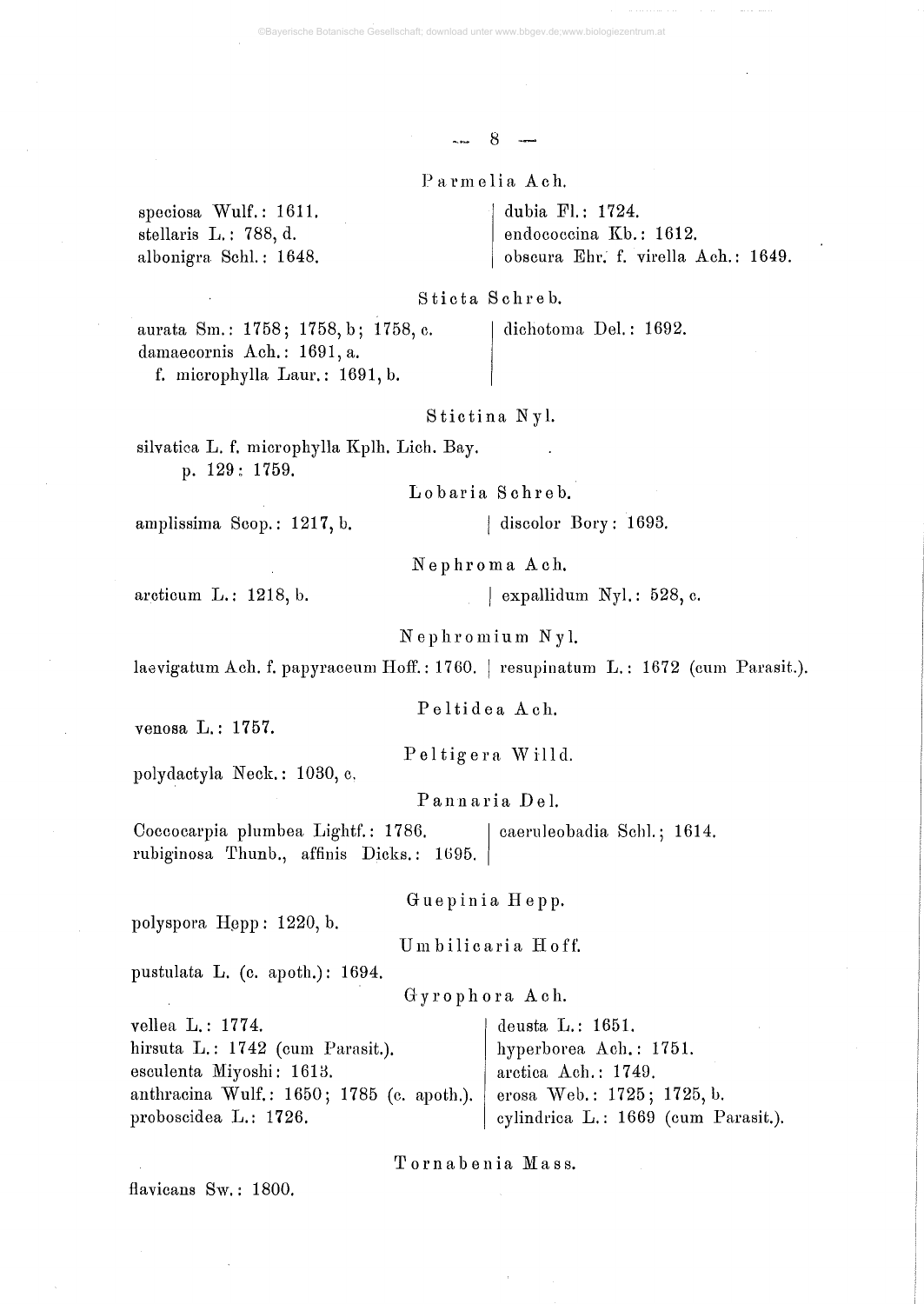| elegans Lk.: 1671 (cum Parasit.).<br>scopularis Nyl.: 1777.                                                                                                | Physcia Fr.<br>cirrhochroa Ach.: 1615 (thallus lignicolus,<br>leprosus; comp. Arn. 160, c. |
|------------------------------------------------------------------------------------------------------------------------------------------------------------|--------------------------------------------------------------------------------------------|
| pusilla Mass.: 1745 (forma; planta palli-<br>deflava, lobi sat rari, perminuti, apo-<br>thecia rara, minuta, sporae 0,012 n. n.<br>lg., 0,003 n. n. lat.). |                                                                                            |
|                                                                                                                                                            | Callopisma De Not.                                                                         |
| rubellianum Ach.: 431, d.<br>viridirufum Ach.: 1696.                                                                                                       | pyraceum Ach.: 1521, b.                                                                    |
| aurella Hoff., Arn.: 490, c.                                                                                                                               | Gyalolechia Mass.                                                                          |
|                                                                                                                                                            | Blastenia Mass.                                                                            |
| caesiorufa Ach.: 1652.<br>f. corticicola Anzi: 1580, b.                                                                                                    |                                                                                            |
|                                                                                                                                                            | Ricasolia Mass.                                                                            |
| Gennarii Bagl.: 1697.                                                                                                                                      |                                                                                            |
| fulgens Sw.: 1698.                                                                                                                                         | Psoroma Ach.                                                                               |
|                                                                                                                                                            | Placodium Hill.                                                                            |
| melanaspis Ach.: 1616.                                                                                                                                     | demissum Flot.: 1699.                                                                      |
|                                                                                                                                                            | Pleopsidium Kb.                                                                            |
| chlorophanum W.f. oxytonum Ach.: 1159, c.                                                                                                                  |                                                                                            |
| latericola Steiner: 1727.                                                                                                                                  | Sarcogyne Flot.                                                                            |
| Mougeotioides Nyl.: 789, c.                                                                                                                                | Dimelaena Norm.                                                                            |
|                                                                                                                                                            | Rinodina Ach.                                                                              |
| atrocinerea Dicks.: 1700.                                                                                                                                  | pyrina Ach.: 1762, b.                                                                      |
| sophodes Ach. f. albana Mass.: 1653.                                                                                                                       | corticola Arn.: 1762, a; 1787, a.                                                          |
| milvina Wbg.: 1761.                                                                                                                                        | polyspora Th. Fr.: 1617.                                                                   |
| ramulicola Kernst.: 1654.                                                                                                                                  |                                                                                            |
| Lecanora Ach.                                                                                                                                              |                                                                                            |
| subfusca L.: 793, b.                                                                                                                                       | sordida Pers.: 1658 (cum Parasit.).                                                        |
| cenisia Ach.: 1701.                                                                                                                                        | pallida Schreb.: 1625, c.                                                                  |
| constans Nyl.: 1789.                                                                                                                                       | flavescens Bagl.: 1702.                                                                    |
| atriseda Fr.: 1788 (comp. Stein siles. 1879)                                                                                                               | albescens Hoff.: 1703.                                                                     |
| p. 136, Arn. fragm. 36 p. 11).                                                                                                                             | expallens Ach., Nyl.: 1778.                                                                |
| argopholis Wbg. (1803), thiodes Spreng.                                                                                                                    | conizaea Ach. f. variola Arn.: 1655.                                                       |
| (1821): 1775 (comp. Arn. exs. 1162).                                                                                                                       |                                                                                            |
| Aspicilia Mass.                                                                                                                                            |                                                                                            |
| polychroma Anzi f. candida Anzi: 999, b;<br>1771 cum Parasit.                                                                                              | sanguinea Kplh. f. subcandida Arn.: 1729;<br>1729, b.                                      |
| laevata Ach. f. albicans Arn.: 1618.                                                                                                                       | morioides Blomb.: 1044, b.                                                                 |
| verruculosa Kplhbr.: 1728.                                                                                                                                 | flavida Hepp: 1552, b.                                                                     |

 $\sim$   $\sim$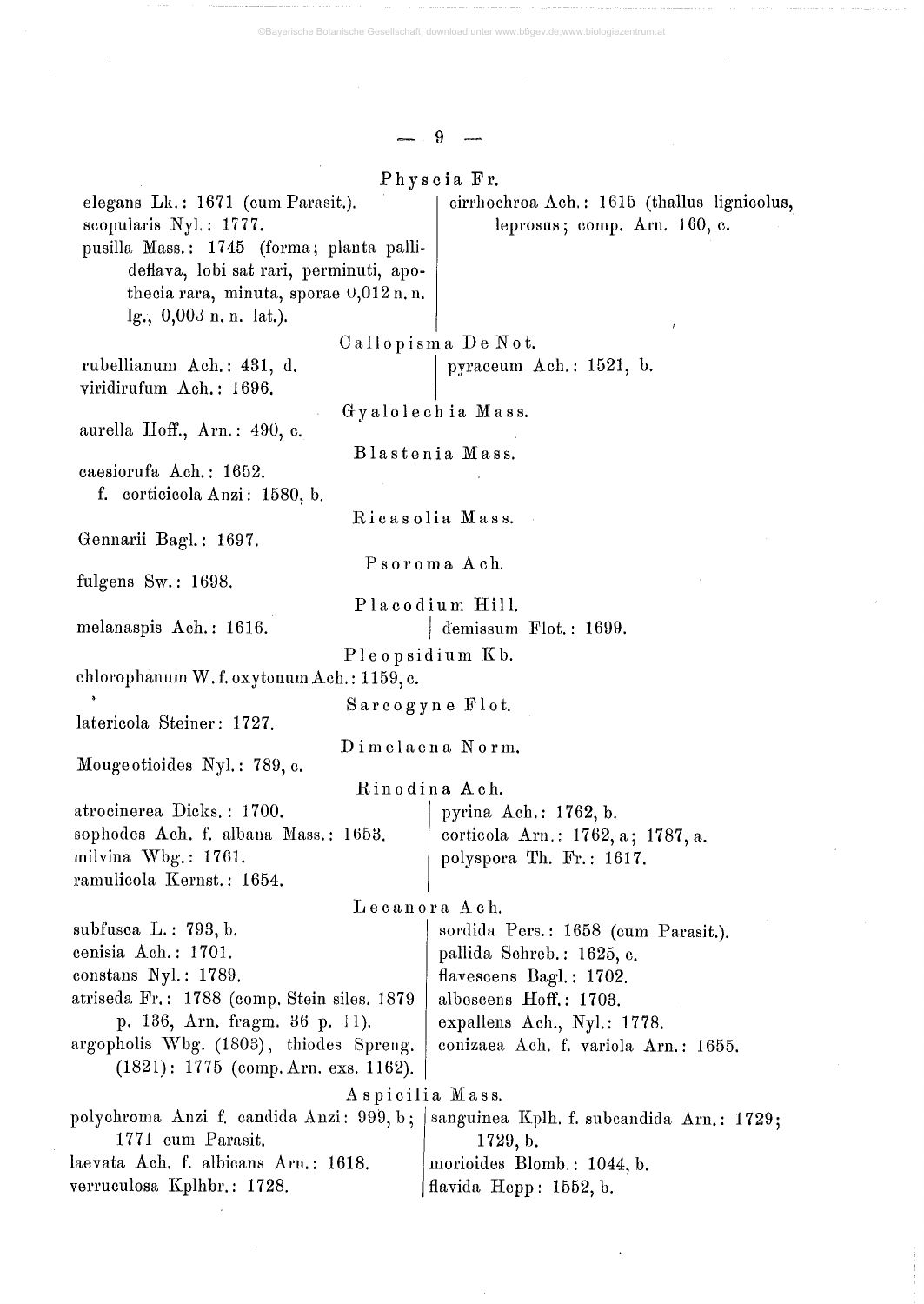$10 -$ 

©Bayerische Botanische Gesellschaft; download unter www.bbgev.de;www.biologiezentrum.at

Jonaspis Th. Fries. carnosula Arn.: 1656; 1656, b. | suaveolens Ach.: 1619. Gyalecta Ach. cupularis Ehr.: 1705. Thelotrema Ach. lepadinum Ach.: 1556, b. Phialopsis Kb. ulmi Sw.: 1704. Pertusaria DC. inquinata Ach.: 1730. Variolaria Ach. ophthalmiza Nyl.: 1731; 1790. | Waghornei Hult.: 1791. Thalloidima Mass. mesenteriforme Yill.: 1763. Lopadium Kb. pezizoideum Ach. disciforme Flot.: 636, b; 765, c. Bombyliospora DeNot. pachycarpa Duf.: 593, b. Biato ra Fr. vernalis L. f. minor Nyl.: 1764. Cadubriae Masa.: 594, c. obscurella Somft., phaeostigma Koerb.: 1765. symmictiza Nyl. (forma): 1792 (comp. Wainio Adj. 2 p. 47). Lecide a Ach. athroocarpa Ach.: 1659. tenebrosa Flot.: 842, c. intumescens Flot.: 1658. fuliginosa Tayl.: 1744. tessellata Fl. f. caesia Anzi: 1005, b. distans Kplh.: 1657. subumbonata Nyl.: 1623; 1707; 1707 b; 1708, a (cum Parasit.). decorosa Arn.: 1006, b. rhaetica Hepp: 359, c. atronivea Arn.: 1766. Catillar i a Mass. Kochiana Hepp: 1620. lygaea Ach.: 1706 a; 1706, b. turgidula Fr.': 1621. albofuscescens Nyl.: 1622. promixta Nyl.: 1779. jurana Schaer.: 10, b; 1793. f. dispersa Arn.: 1732, a (cum Parasit.); 1794. platycarpa Ach. f. steriza Ach., Anzi: 1733. crustulata Ach. (pl. corticola): 1795. incongrua Nyl.: 1624, a (cum Parasit.). parasema Ach.: 848, b; 1787, b. olivácea Hoff.: 1625 (a, b). viridans Flot.: 1734, assimilata Nyl.: 556, b. grossa Pers.: 1626. chlorococca Graewe: 1660. corisopitensis Picq.: 1796. propinqua Hepp: 1627. albescens Hepp: 1661. Bilimbia DeNot. Nitschkeana Lahm : 503, c, d. Bacidia DeNot. incompta Borr.: 1709.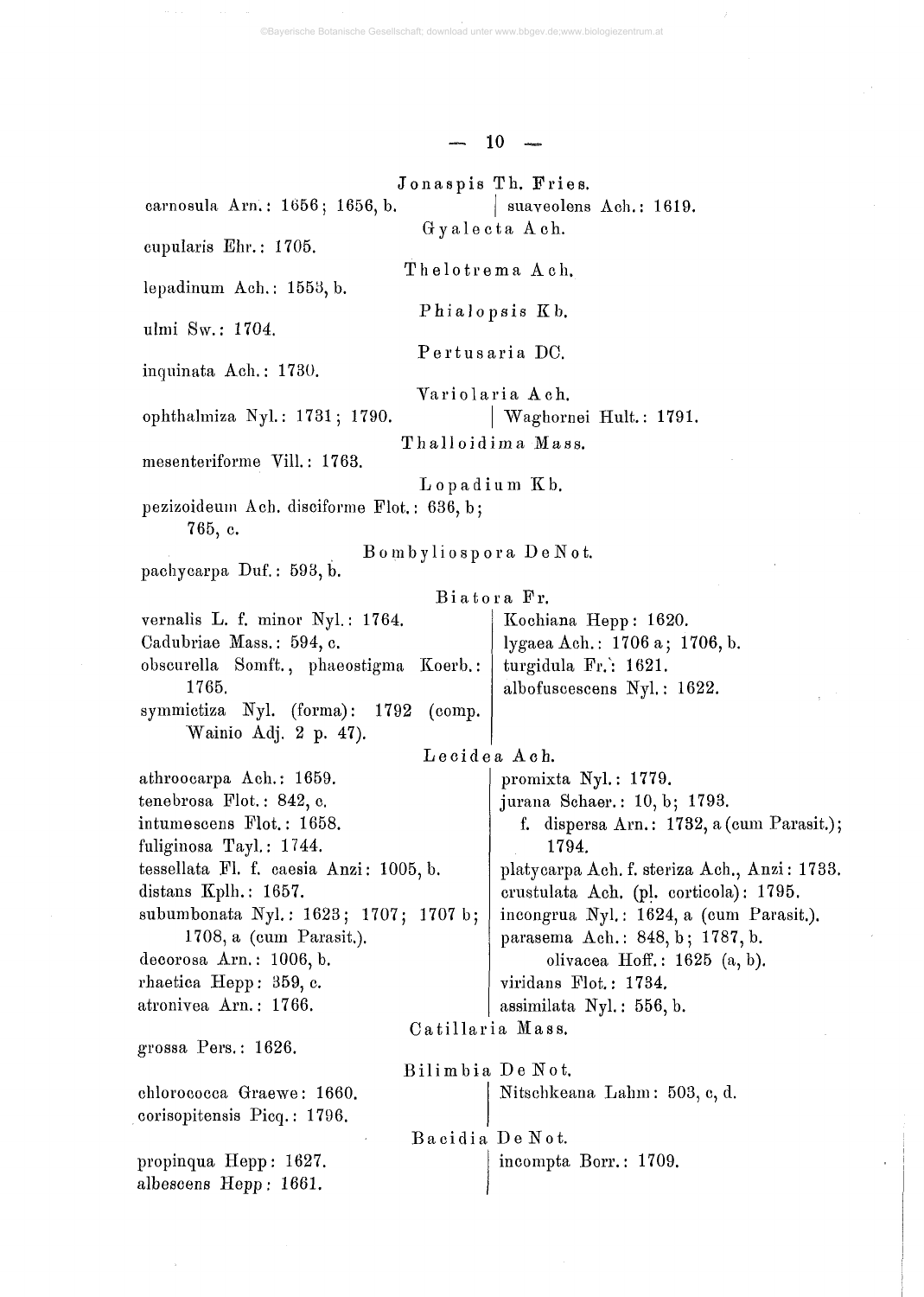|                                                                                                                                                  |                     | 11                                                                                                                   |
|--------------------------------------------------------------------------------------------------------------------------------------------------|---------------------|----------------------------------------------------------------------------------------------------------------------|
|                                                                                                                                                  |                     | Scoliciosporum Mass.                                                                                                 |
| corticicolum Anzi: 328, b.<br>microhaema Norm.: 1735.                                                                                            |                     | Biatorella De Not.                                                                                                   |
| testudinea Ach. f. coracina Smft.: 604, c.                                                                                                       |                     | Sporastatia Mass.                                                                                                    |
|                                                                                                                                                  |                     |                                                                                                                      |
| aethalea Ach.: 1628; 1767.<br>verruculosa Borr.: 1736.<br>minutula Hepp: 1776.                                                                   |                     | Buellia De Not.<br>nigerrima Nyl.: 1780.<br>Schaereri De Not.: 510, b.<br>saxatilis Schaer. f. insularis Arn.: 1658. |
|                                                                                                                                                  |                     | Diplotomma Flot.                                                                                                     |
| porphyricum Arn.: 1710.<br>geographicum L., cum Parasit.: 1670;<br>1772.<br>viridiatrum Fl.: 943, b.<br>excentricum Ach.: 1737 a (cum Parasit.). |                     | Rhizocarpon Ram.<br>illotum Nyl.: 1781.<br>reductum Th. Fries (pl. danica): 1738.<br>Oederi Web.: 1662.              |
| labietina Ach.: 1629; 1629, b<br>cum spermog.: 1629, c.<br>eucopellaea Ach., Arthonia marmorata                                                  |                     | Lecanactis Eschw.<br>Leprantha Duf.<br>cinereopruinosa Schaer.: 1630.                                                |
| Ach.: 1711 a, b.<br>luridum Ach.: 1663; 1663, b.                                                                                                 |                     | Coniangium Fr.                                                                                                       |
|                                                                                                                                                  |                     |                                                                                                                      |
| tesserata DC.: 1768.                                                                                                                             | Placographa Th. Fr. |                                                                                                                      |
| tigillare Ach.: 1769.                                                                                                                            | Acolium Ach.        |                                                                                                                      |
| trichiale Ach. f. candelare Schaer.: 1631.                                                                                                       | Cyphelium Ach.      |                                                                                                                      |
| miniatum L. f. complicatum Sw.: 1750, b.<br>papillosum Anzi: 1750.                                                                               |                     | Endocarpon Hedw.<br>aquaticum Weis, fluviatile Web.: 1739.<br>rivulorum Arn.: 1632.                                  |
| fissa Tayl.: 1673 (cum Parasit.).                                                                                                                | Sphaeromphale Rchb. |                                                                                                                      |
| aethiobola Wbg.: 1712; 1712, b.                                                                                                                  |                     | Verrucaria Wigg.<br>aquatilis Mudd: 1566, b (cum Parasit.).                                                          |
|                                                                                                                                                  | Thelidium Mass.     |                                                                                                                      |
| papulare Fr.: 1770.<br>dominans Arn.: 1665; 1797.                                                                                                |                     | decipiens Hepp f. scrobiculare Garov.: 1713.<br>rivulicolum Nyl.: 1633.                                              |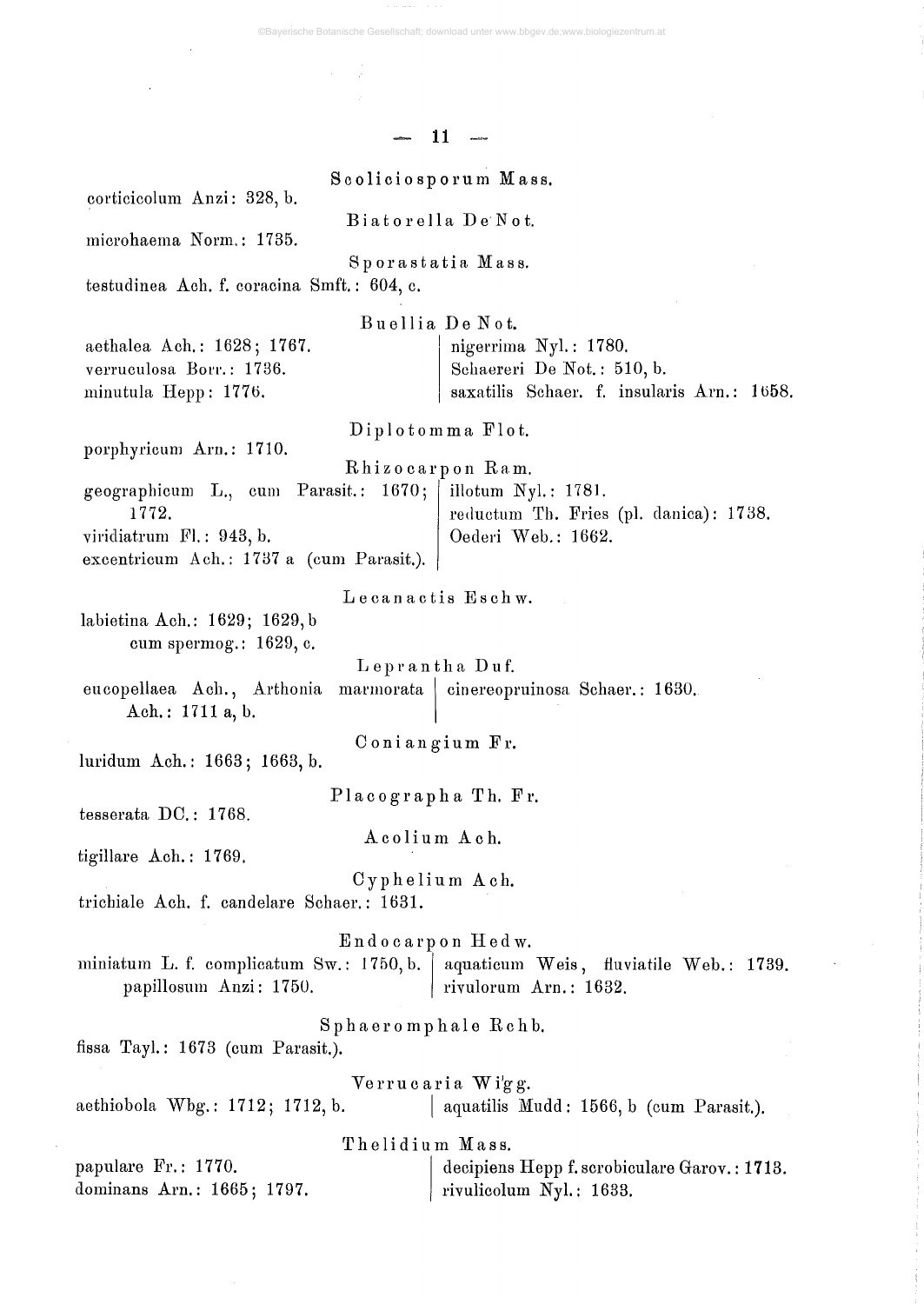$12 -$ 

Staurothele Norm.

Micro the lia Kb.

Metzleri Lahm: 1666.

nigella Kplh.: 1664.

P y renula Ach.

nitida Weig. f. aequata Zahlbr.: 1634.

Thelopsis Nyl. Isiaca Stizb.: 1635, (Nyl. Lieh. Paris. 1896 p. 124). rubella Nyl.: 1714.

Ar thopyrenia Mass.

fallax Nyl. f. conspurcata Steiner: 1740. | Kelpii Kb.: 1405, b; 1667, a, b; 1667, c: Cerasi Schrad.: 1741. 1800.

Sagedia Ach.

leptalea Dr. M $tg$ : 1715.

Lichenes ängiocarpi.

1134, b (Thelidium decipiens Hepp, Polyblastia cupularis (Mass.) Arn. f. microcarpa Arn.; rarius Staurothele rupifraga Mass, et aliae species).

Synechoblastus Trev.

nigrescens Huds.: 1668.

Lethagrium Ach.

rupestre L.:  $617$ , b.

Collema Hill.

multifidum Scop.: 1799, a; 1799, b.  $\vert$  crispum Ach.: 1716.

Leptogium Ach.

sinuatum Huds.: 1798; 1798, b.

Physma Mass.

Mülleri Hepp: 1782.

Coenogonium Ehrbg.

germanicum Glück: 1717 (sec. Nylander in lit. est Racodium rupestre Pers.).

Le cidea Ach. (intumescens Flot.: 1658). | dispersula Arn.: 1771.

Buellia De Not.

saxatilis Sch. f. insularis Arn.: 1658.

ßhymbocarpuB Zopf. punctiformis Zopf: 1772.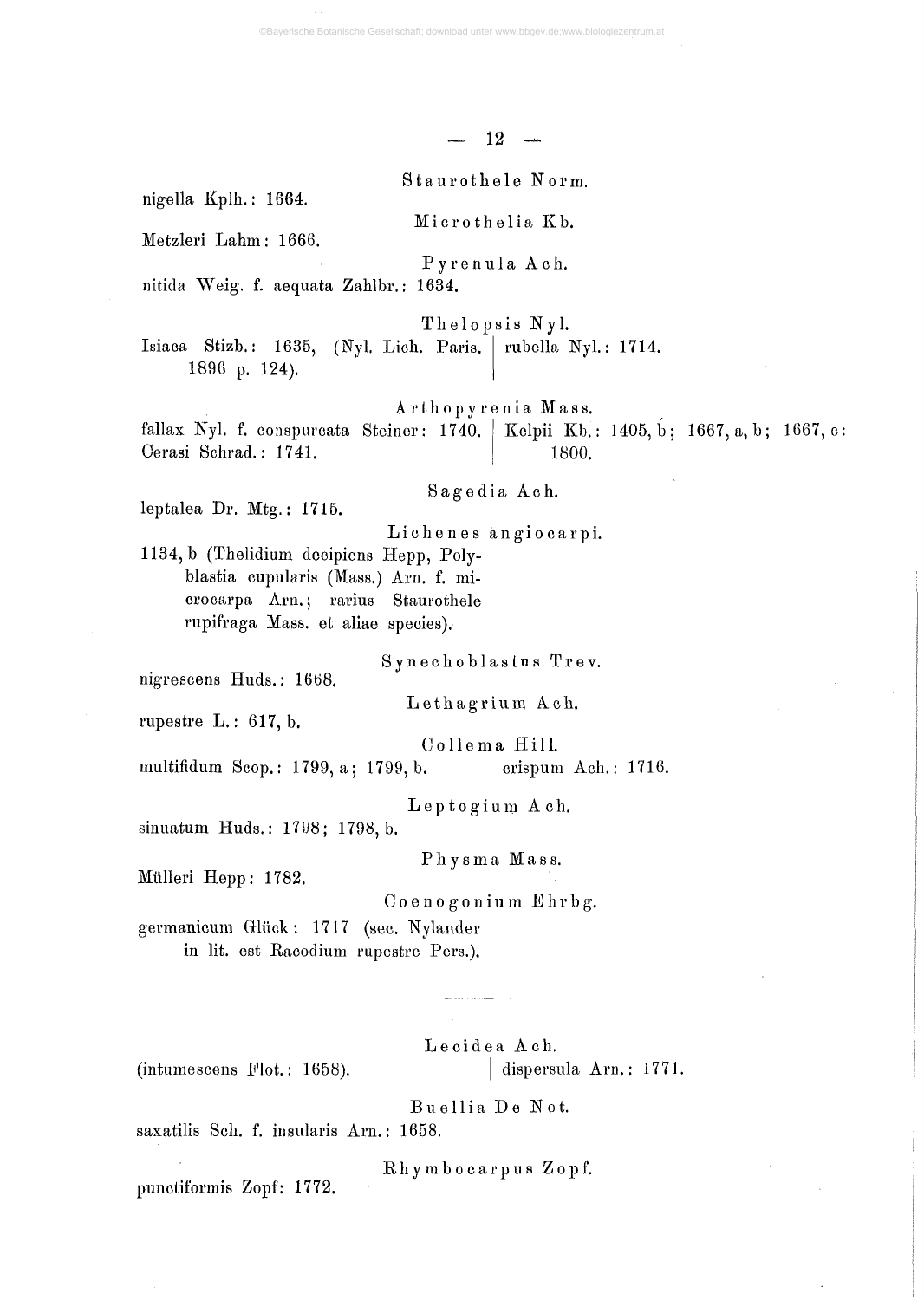lecanodes Ces.: 1672. rivulorum Kernst.: 1566; 1673. maculans Zopf: 1742. Nectria Fr. Arthopyrenia Mass. 1673. Gyrophorarum Arn.: 1669. Microthyrium Zopf. Endooocous Ny 1. sphinctrinoides Zw. (forma): 1671. Tichothecium Flot. pygmaeum Kb.: 1708, b; 1732, b. Polycoceum Saut. Sporastatiae Anzi f. incongruae Arn.: 1624, b. Phaeospora Hepp. rimosicola Leight.: 1737, b. | 'geographicola Arn.: 1670. Echinothecium Zopf. reticulatum Zopf: 1743; 1773. Usneae Anzi: 1718. Epicoccum Anzi.

1. Baglietto:  $594, c.$  1650. 1697. 1644, a, b. 1666 1720, b. 2. Baumgartner: 431, d. 1652. 1750. 10. Delamare: 1145, b. .789, c. 1694. 1763. 11. Fünfstück: 297, b. 1723, b. 1159, c. 1696. 1775. 12 1220, b. 1746. 1776. 13  $3. \;$  Baur:  $\begin{array}{|c|c|c|c|c|c|c|c|c|} \hline 14. & 1700 & 1700 & 1700 & 1700 & 1700 & 1700 & 1700 & 1700 & 1700 & 1700 & 1700 & 1700 & 1700 & 1700 & 1700 & 1700 & 1700 & 1700 & 1700 & 1700 & 1700 & 1700 & 1700 & 1700 & 1700 & 1700 & 1700 & 1700 & 1700 &$ 528, c. 1747, a, b. 1751, b. 15 1725, b. 1749. 4. Billing: 1716. 17. 5. Boll: 1663. 1797. 18. In de Betou: 1690.

## $\mathbf C$ .

| Baglietto :     |                         |          | 6. Branth: 1738.                         |
|-----------------|-------------------------|----------|------------------------------------------|
| 580, c.         | 1648.                   | 1689.    | 7. Britzelmayr: 1795. 1798, b.           |
| $594, c.$ 1650. |                         | 1697.    | 8. Canepa:                               |
| 604, c.         | 1651.                   | 1702.    | 580, c.<br>1688.<br>1702.                |
| 1644, a, b.     | $1666\,$                | 1720, b. | 1644, a. 1697.<br>1720, b.               |
| 1645.           | 1688.                   |          | 9. Carestia: 594, c. 604, c. 1648. 1650. |
| Baumgartner :   |                         |          | 1666.                                    |
| 431, d.         | 1652.                   | 1750.    | 10. Delamare: 1145, b.                   |
| .789, c.        | 1694.                   | 1763.    | 11. Fünfstück: 297, b. 1723, b.          |
| 1159, c.        | 1696.                   | 1775.    | 12. Gennari: 1689.                       |
| 1220, b.        | 1746.                   | 1776.    | 13. Glück: 1717.                         |
| Baur :          |                         |          | 14. Gmelch: 1703.                        |
| 528, c.         | $1747$ , a, b. 1751, b. |          | 15. Gujonvarc'h: 1758, b.                |
| 1218, b.        | 1748.                   | 1785.    | 16. Hellbom: 1608. 1628. 1690.<br>1756.  |
| 1725, b.        | 1749.                   |          | 1786.                                    |
| Billing: 1716.  |                         |          | 17. Hue: 1686, 1692, 1693.               |
| D.JI. 1000 1505 |                         |          | 10 T.J. <b>D</b> .J.<br><b>1000</b>      |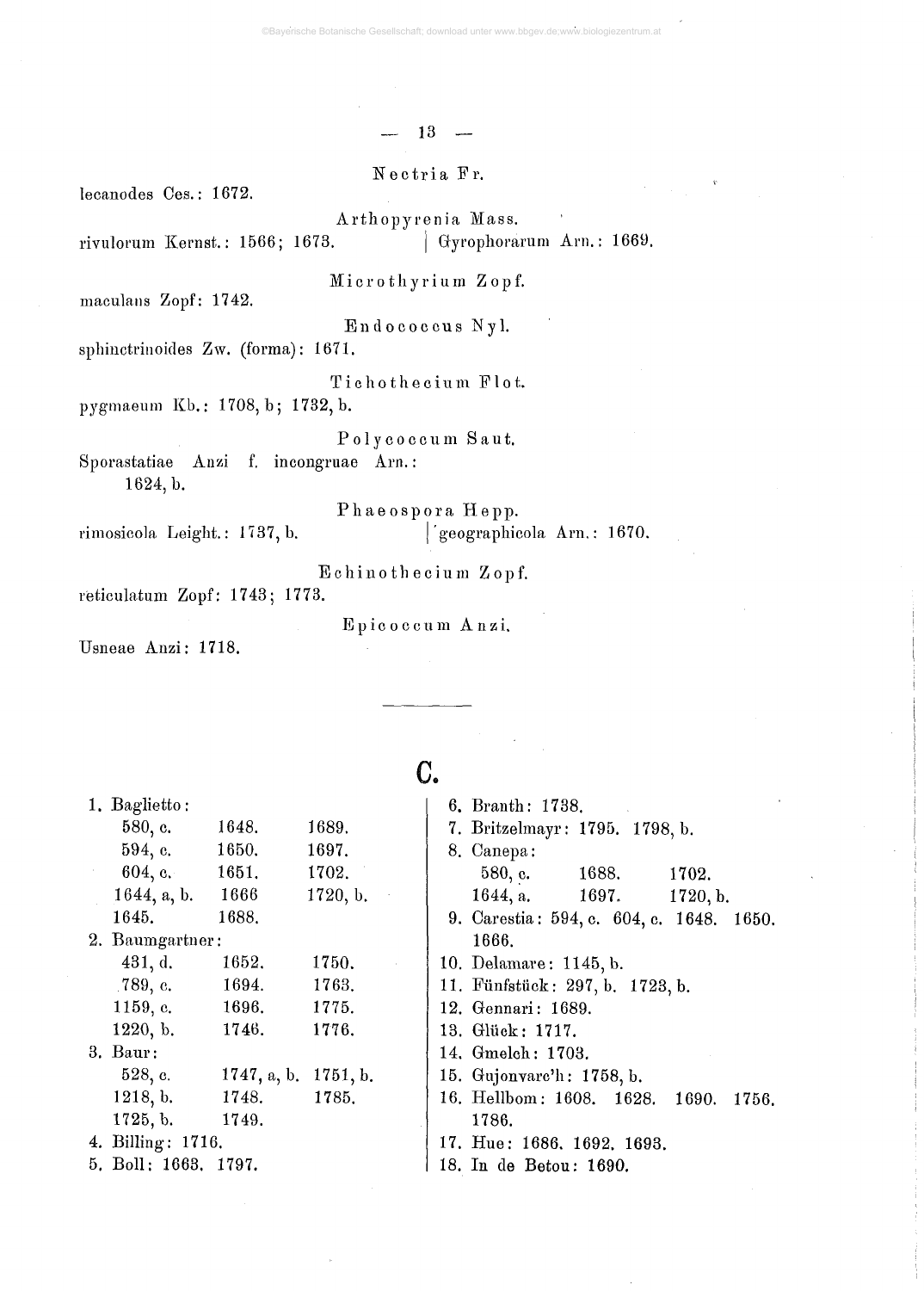| 19. Johansson: 1628.       |                                            |          |                                        | 33. Schnabl:                              |  |       |  |                     |       |
|----------------------------|--------------------------------------------|----------|----------------------------------------|-------------------------------------------|--|-------|--|---------------------|-------|
|                            | 20. Kernstock: 1605, 1654, 1662.           |          |                                        | 1611.                                     |  | 1653. |  | 1719.               |       |
| 21. Lederer: 1700.         |                                            |          |                                        | 1614.                                     |  | 1656. |  | 1731.               |       |
| 22. Loesch:                |                                            |          |                                        | 1622.                                     |  | 1660. |  | 1745.               |       |
| 617, b.                    | 1687.                                      | 1723.    |                                        | 1626.                                     |  | 1664. |  | 1755.               |       |
| 636, b. 1698.              |                                            | 1744.    |                                        | 1627.                                     |  | 1695. |  | 1755, b.            |       |
| 943, b. 1699.              |                                            | 1782.    |                                        | 1629.                                     |  | 1709. |  | 1768.               |       |
| 1146, e. $1720$ , a.       |                                            |          |                                        | 1630.                                     |  |       |  | $1711, a, b.$ 1789. |       |
| 23. Lojka: 1151, b.        |                                            |          |                                        | 1633.                                     |  | 1715. |  | 1791.               |       |
| 24. Lukasch: 1722.         |                                            |          |                                        |                                           |  |       |  | 1792.               |       |
| 25. Mareucci: 1645.        |                                            |          | 34. Sickenberger: 1635.                |                                           |  |       |  |                     |       |
| 26. Miyoshi: 1613.         |                                            |          |                                        |                                           |  |       |  |                     |       |
| 27. Neugschwenter:         |                                            |          | 35. Steiner: 793, b, 1615, 1617, 1727, |                                           |  |       |  |                     |       |
| 999, b. 1707               | 1729.                                      |          |                                        | 1740.                                     |  |       |  |                     |       |
|                            | 1005, b. 1707, b. 1729, b.                 |          |                                        | 36. Stizenberger: 1635.                   |  |       |  |                     |       |
|                            | 1006, b. 1708, a, b. 1794.                 |          |                                        | 37. Swensson: 1786.                       |  |       |  |                     |       |
|                            | 28. Picquenard: 1758, 1758, c; 1796; 1800. |          |                                        |                                           |  |       |  |                     |       |
|                            | 29. Rieber: 1719, b, 1721, 1724, 1767.     |          |                                        | 38. Viaud Grand Marais: 1603,             |  |       |  |                     | 1754, |
| 30. Rodriguez: 1686, 1692. |                                            |          |                                        | 1758.                                     |  |       |  |                     |       |
| 31. Ruess: 1745.           |                                            |          |                                        | 39. Vill: 1217, b.                        |  |       |  |                     |       |
| 32. Sandstede:             |                                            |          |                                        |                                           |  |       |  |                     |       |
|                            | 328, b. 1667, a, b c.                      | 1779.    |                                        | 40. Zahlbruckner: 1634; 1691, a, b, 1704, |  |       |  |                     |       |
|                            | $1211, b.$ 1712, b.                        | 1780.    |                                        | 1714.                                     |  |       |  |                     |       |
|                            | $1405, b.$ 1758.                           | 1781.    |                                        | $41. \text{Zopf}:$                        |  |       |  |                     |       |
|                            | $1629, b, c.$ 1753, b.                     | 1784.    |                                        | $737, c.$ 1616.                           |  |       |  | 1739.               |       |
| 1646.                      | 1777.                                      | 1784, b. |                                        | 1601. 1725.                               |  |       |  | 1742.               |       |

# **D.**

1661. 1778. 1800. 1609. 1726. 1774.

| 1. Fränkischer Jura: 10, b, 1030, c,     |                            |          | 1732, a. | 1759,                            |       | 1789.                                   |
|------------------------------------------|----------------------------|----------|----------|----------------------------------|-------|-----------------------------------------|
| 1663, b, 1757, 1769.                     |                            |          | 1732, b. | 1760.                            |       | 1791.                                   |
| 2. Allgäu (Britzelmayr, Ruess, Schnabl): |                            |          | 1755, b. | 1765.                            |       | 1792.                                   |
| 3. Bayerische Alpen (Arnold, Schnabl):   | 1719; 1745; 1768; 1798, b. |          |          |                                  |       | 4. Oberbayerische Hochebene (Arnold,    |
| 379.                                     | 1629.                      | 1685, b. |          | Schnabl): 665, c; 1715.          |       |                                         |
| 593, b.                                  | 1630.                      | 1695.    |          |                                  |       | 5. München (Arnold, Gmelch, Schnabl):   |
| 1553, b.                                 | 1633.                      | 1705.    |          | 490, c. $1566$ , b. $1655$ .     |       | 1703.                                   |
| 1611.                                    | 1653.                      | 1709.    | 984, b.  | 1606.                            | 1660. |                                         |
| 1614.                                    | 1656.                      | 1711, a. |          |                                  |       |                                         |
| 1622.                                    | 1656, b.                   | 1711, b. |          | 6. Augsburg (Britzelmayr): 1795. |       |                                         |
| 1626.                                    | 1664.                      | 1713.    |          |                                  |       | 7. Andere bayerische Gegenden (Lederer, |
| 1627.                                    | 1685, a.                   | 1731.    |          | Vill): 1217, b; 1700.            |       |                                         |

 $\bar{\lambda}$ 

 $- 14$   $-$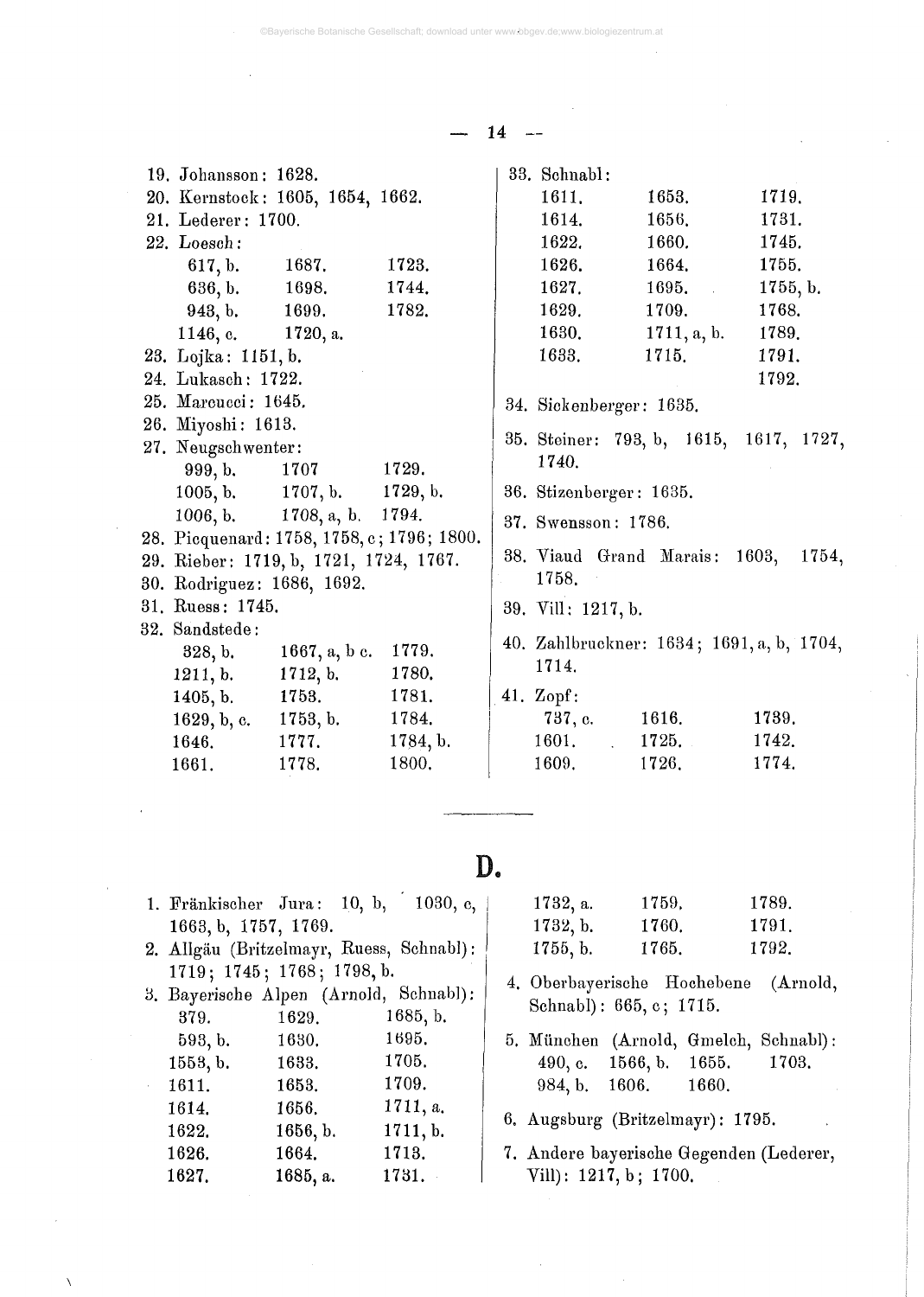$\mathcal{L}_{\mathcal{A}}$ 

©Bayerische Botanische Gesellschaft; download unter www.bbgev.de;www.biologiezentrum.at

 $\overline{\phantom{a}}$ 

j

|                    | 8. Baden (Fünfstück, Lösch):                |          |              | 1736.                               | 1755.                           | 1770.          | 1788.                                     |
|--------------------|---------------------------------------------|----------|--------------|-------------------------------------|---------------------------------|----------------|-------------------------------------------|
| 297, b.            | 1146, c.                                    |          | 1720, a.     | 1737, a.                            | 1761.                           | 1771.          | 1790.                                     |
| 617, b.            | 1687.                                       |          | 1723.        | 1737, b.                            | 1762,a.                         | 1772.          | 1793.                                     |
| 636, b.            | 1698.                                       |          | 1723, b.     | 1741.                               | 1762,b.                         | 1773.          | 1794.                                     |
| 943, b.            | 1699.                                       |          | 1744.        | 1743.                               | 1764.                           | 1783.          | 1797.                                     |
|                    |                                             |          | 1782.        | 1750, b.                            | 1766.                           | 1787, a.       | 1798,a.                                   |
|                    | 9. Württemberg (Rieber):                    |          | 1721 (icon); | 1752.                               | 1767.                           | 1787, b.       | 1799, a, b.                               |
| 1724.              |                                             |          |              | 13. Klagenfurt (Steiner).           |                                 |                |                                           |
|                    | 10. Oldenburg (Sandstede):                  |          |              | 14. Niederösterreich (Baumgartner). |                                 |                |                                           |
| 328, b.            | 1667, a, b.                                 |          | 1779.        |                                     |                                 |                |                                           |
| 1211, b.           | 1667, c.                                    |          | 1780.        | 15. Andere                          | österreichische                 |                | Gegenden                                  |
| 1405, b.           | 1712, b.                                    |          | 1781.        |                                     | (Lojka, Lukasch, Zahlbruckner): |                |                                           |
| 1629, b.           | 1753.                                       |          | 1784.        | 1151, b.                            | 1704.                           |                | 1722.                                     |
| 1629, c.           | 1753, b.                                    |          | 1784, b.     | 1634.                               | 1714.                           |                |                                           |
| 1646.              | 1777.                                       |          | 1800.        |                                     |                                 |                | 16. Frankreich (Gujonvarc'h, Picquenard,  |
| 1661.              | 1778.                                       |          |              | Viaud):                             |                                 |                |                                           |
|                    | 11. Andere deutsche Gegenden (Billing,      |          |              | 1603.                               | 1758, a.                        |                | 1758, c.                                  |
| Glück, Zopf).      |                                             |          |              | 1754.                               | 1758, b.                        |                | 1796.                                     |
| 1609.              | 1725.                                       | 1742.    |              |                                     |                                 |                | 1800.                                     |
| 1716.              | 1726.                                       | 1774.    |              |                                     |                                 |                | 17. Italien (Baglietto, Canepa, Carestia, |
| 1717.              | 1739.                                       |          |              |                                     | Gennari, Marcucci):             |                |                                           |
|                    | 12. Oesterreich. Tirol (Arnold, Boll, Kern- |          |              | 580, c.                             | 1645.                           |                | 1688.                                     |
|                    | stock, Neugschwenter, Rieber, Schnabl,      |          |              | 594, c.                             | 1648.                           |                | 1689.                                     |
| $\mathrm{Zopf})$ : |                                             |          |              | 604, c.                             | 1650.                           |                | 1697.                                     |
| 359, c.            | 1134,b.                                     | 1623.    | 1672.        | 1644, a.                            | 1651.                           |                | 1702.                                     |
| 484, b.            | 1146, b.                                    | 1624, a. | 1673.        | 1644, b.                            | 1666.                           |                | 1720, b.                                  |
| 510, b.            | 1183, b.                                    | 1624, b. | 1701.        |                                     |                                 |                | 18. Schweden, Norwegen, russisches Lapp-  |
| 556, b,            | 1521, b.                                    | 1625.    | 1706, a.     |                                     |                                 |                | land (Baur, Hellbom, In de Betou,         |
| 580, b,            | 1538, b.                                    | 1631.    | 1706,b.      | Johansson, Swensson):               |                                 |                |                                           |
| 737, c.            | 1552, b.                                    | 1632.    | 1707.        | 528, c.                             | 1725, b.                        |                | 1751, b.                                  |
| 765, c.            | 1580, b.                                    | 1647.    | 1707, b.     | 1218, b.                            | 1747, a.                        |                | 1756.                                     |
| 788, d.            | 1601, a, b, c. 1647, b.                     |          | 1708,a.      | 1608.                               | 1747, b.                        |                | 1785.                                     |
| 822,d.             | 1602.                                       | 1649.    | 1708, b.     | 1628.                               | 1748.                           |                | 1786.                                     |
| 842, c.            | 1604.                                       | 1654.    | 1710.        | 1690.                               | 1749.                           |                |                                           |
| 848, b. 1605.      |                                             | 1657.    | 1712.        | 19. Dänemark (Branth): 1738.        |                                 |                |                                           |
| 999, b.            | 1607.                                       | 1658.    | 1718.        | 20. Aegypten                        |                                 | (Sickenberger, | Stizen-                                   |
| 1005, b.           | 1607,b.                                     | 1659.    | 1719, b.     | berger): 1635.                      |                                 |                |                                           |
| 1006, b.           | 1610.                                       | 1662.    | 1728.        | 21. Miquelon (Delamare: 1145, b).   |                                 |                |                                           |
| 1044, b.           | 1612.                                       | 1663.    | 1729.        |                                     |                                 |                | 22. Mauritius, Bourbon, Madagascar (Hue,  |
| [1082est           | 1616.                                       | 1665.    | 1729, b.     | Rodriguez, Zahlbruckner):           |                                 |                |                                           |
| planta             | 1618.                                       | 1668.    | 1730.        | 1686.                               |                                 | 1692.          |                                           |
| hunga-             | 1619.                                       | 1669.    | 1733.        | 1691, a.                            |                                 | 1693.          |                                           |
| rica, non          | 1620.                                       | 1670.    | 1734.        | 1691, b.                            |                                 |                |                                           |
| tirolensis]. 1621. |                                             | 1671.    | 1735.        | 23. Japan (Miyoshi): 1613.          |                                 |                |                                           |
|                    |                                             |          |              |                                     |                                 |                |                                           |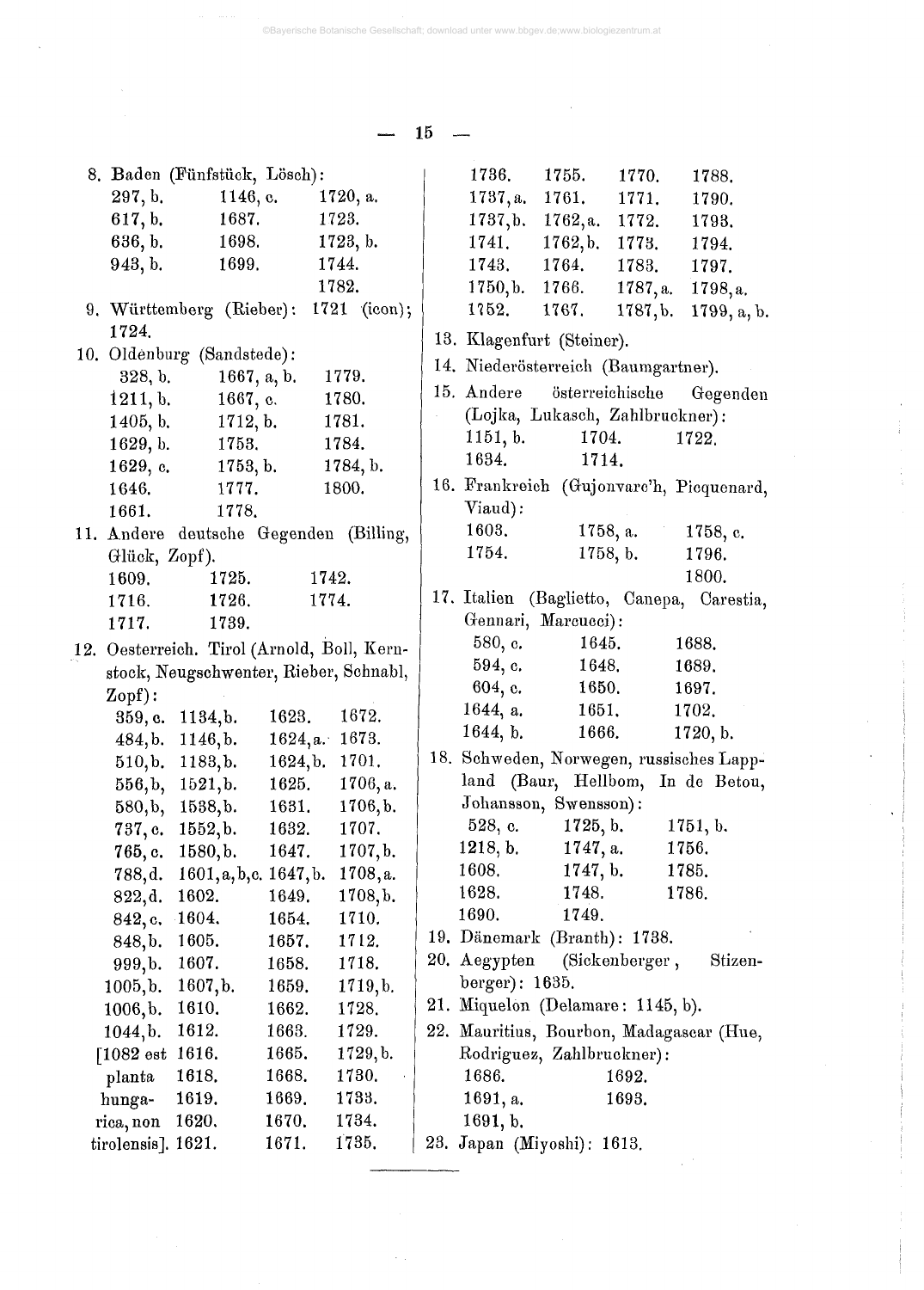| Deutsches Reich.                       |    |         |    |          | Summe. |
|----------------------------------------|----|---------|----|----------|--------|
| Bayern.                                |    |         |    |          |        |
| Fränkischer Jura:                      |    | I. 520. | П. | 5.       | 525.   |
| Keuper:                                | Ι. | 38.     |    |          | 38.    |
| Hochebene nördlich der Alpen,          |    |         |    |          |        |
| München, Augsburg:                     | I. | 76.     |    | II. 10.  | 86.    |
| Bayerische Alpen, Allgäu:              |    | I. 102. |    | II. 35.  | 137.   |
| Andere bayerische Gegenden:            | Ι. | 4.      | Π. | 2.       | 6.     |
|                                        |    |         |    | (Bayern: | 792).  |
| Baden, Heidelberg:                     | Ι. | 29.     |    | II. 13.  | 42.    |
| Württemberg:                           | I. | 18.     | П. | 2.       | 20.    |
| Westfalen :                            | I. | 43.     |    |          | 43.    |
| Nordwestliches Deutschland, Oldenburg: | Ι. | 47.     |    | II. 17.  | 64.    |
| Andere deutsche Gegenden:              | I. | 23.     | П. | 8.       | 31.    |
|                                        |    |         |    |          |        |

Zusammenstellung der Zahl der Exemplare: I. (1894), II. (1899).

(200)

(Deutsches Reich: 992).

| Oesterreich.                                               |           |                                                                                         |        |
|------------------------------------------------------------|-----------|-----------------------------------------------------------------------------------------|--------|
| Tirol:                                                     | I. 697.   | II. 100.                                                                                | 797.   |
| Andere österreichische Länder:                             | I. 89.    | П.<br>22.                                                                               | 111.   |
|                                                            |           | (Oesterreich:                                                                           | 908).  |
| Schweiz:                                                   | I. 25.    |                                                                                         | 25.    |
| Frankreich:                                                | Ι.<br>44. | Π.<br>-7.                                                                               | 51.    |
| Italien:                                                   | I.<br>5.  | II. 15.                                                                                 | 20.    |
| Corfu :                                                    | I.<br>2.  |                                                                                         | 2.     |
| England:                                                   | I.<br>4.  |                                                                                         | 4.     |
| Schweden, Norwegen, Insel Gotland,<br>russisches Lappland: | I. 34.    | II. 14.                                                                                 | 48.    |
| Dänemark :                                                 | Ι.<br>4.  | Π.<br>1.                                                                                | 5.     |
|                                                            |           |                                                                                         | (155). |
| Afrika, Algier, Aegypten:                                  | I. 13.    | II. 1.                                                                                  | 14.    |
| America, Bourbon, Mauritius,<br>Neuseeland, Japan:         | I. 36.    | П.<br>7.                                                                                | 43.    |
|                                                            |           | $\langle \nabla \mathbf{v}_{\alpha} \cdot \mathbf{v}_{\alpha} \cdot \mathbf{w} \rangle$ |        |

J,

(Exoten: 57).

©Bayerische Botanische Gesellschaft; download unter www.bbgev.de;www.biologiezentrum.at

### **E.**